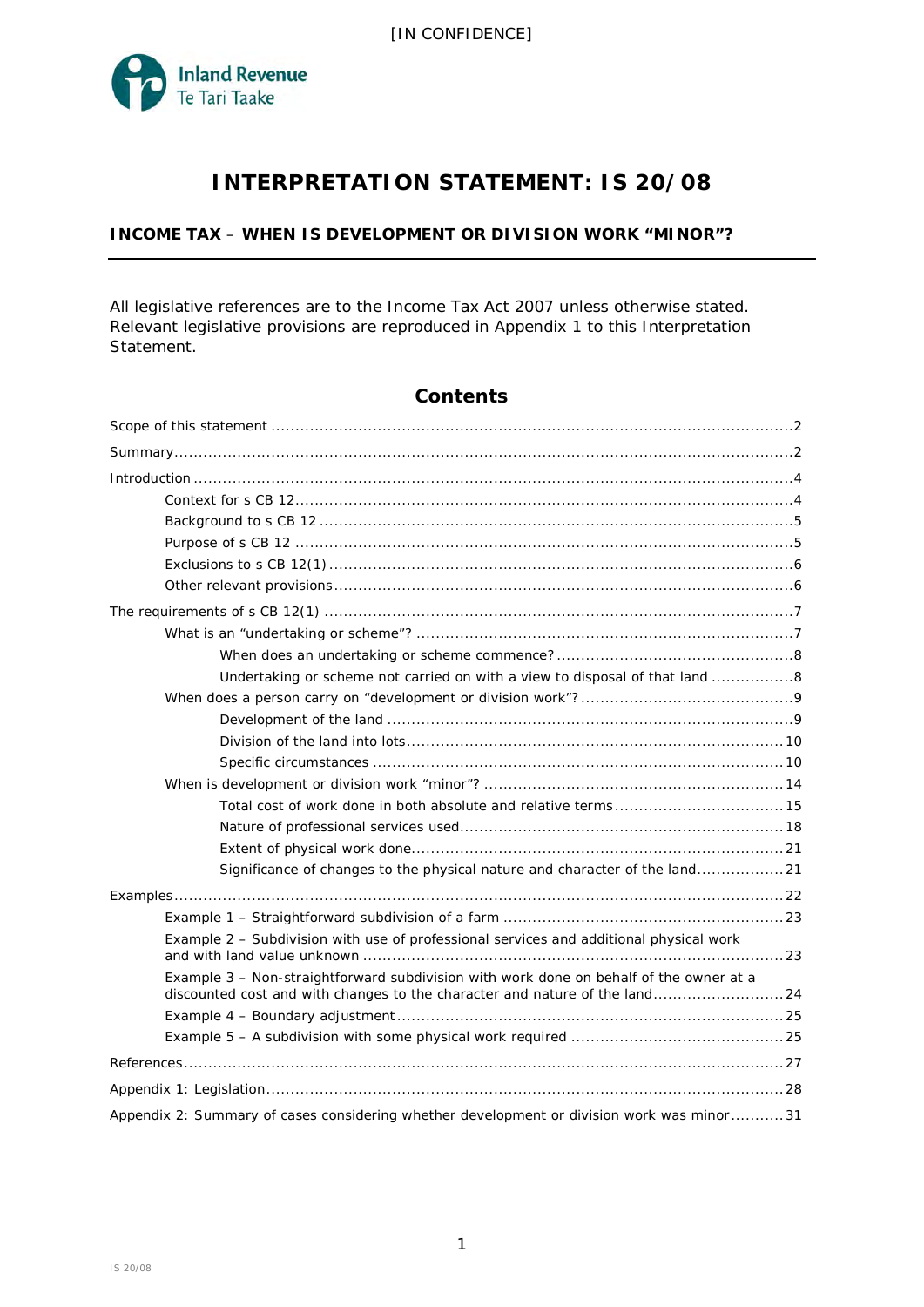

# **Scope of this statement**

- 1. An amount a person receives from the disposal of land is taxable if the requirements of s CB 12 are satisfied. One of the requirements is that the person (or another person for them) must have carried on development or division work that is not minor, on or in relation to that land (s  $CB 12(1)(d)$ ). The focus of this Interpretation Statement is on the meaning of the word "minor" in s CB 12(1)(d). The other requirements of s CB 12(1) are also discussed.
- 2. This Interpretation Statement updates and replaces Interpretation Guideline IG0010 "Work of a minor nature", *Tax Information Bulletin* Vol 17, No 1 (February 2005): 5 (IG0010). The main conclusions in this Interpretation Statement are unchanged from IG0010. However, some parts have been updated for clarity and to account for changes to the legislation. The item has also been updated to reflect the conclusions reached in two public items:
	- "QB 15/04: Income tax whether it is possible that the disposal of land that is part of an undertaking or scheme involving development or division will not give rise to income, even if no exclusion applies", *Tax Information Bulletin* Vol 27, No 4 (May 2015): 37.
	- "QB 15/02: Income tax major development or division what is 'significant expenditure' for section CB 13 purposes?", *Tax Information Bulletin* Vol 27, No 4 (May 2015): 20.
- 3. 'Safe harbour' figures for absolute cost and relative cost have also been identified to assist taxpayers with compliance.

# **Summary**

- 4. Under s CB 12(1), an amount a person receives from the disposal of land will be income of a person where the following requirements are satisfied, and provided no exclusions apply<sup>[1](#page-1-0)</sup>. The requirements are that:
	- the person carries on an undertaking or scheme (not necessarily in the nature of a business);
	- the undertaking or scheme involves the development of the land or the division of the land into lots;
	- the development or division work is carried on by the person (or another person for them) and that work is on or relates to that land;
	- the work is not minor; and
	- the undertaking or scheme was begun within 10 years of the date on which the person acquired the land.
- 5. For income to be taxable under s CB 12(1) a person must carry on an "undertaking or scheme". An "undertaking or scheme" is a plan, design or programme of action devised to attain some end and includes a project or enterprise. There must be a

<span id="page-1-0"></span> $1$  The relevant exclusions are listed at [\[19\]](#page-5-0).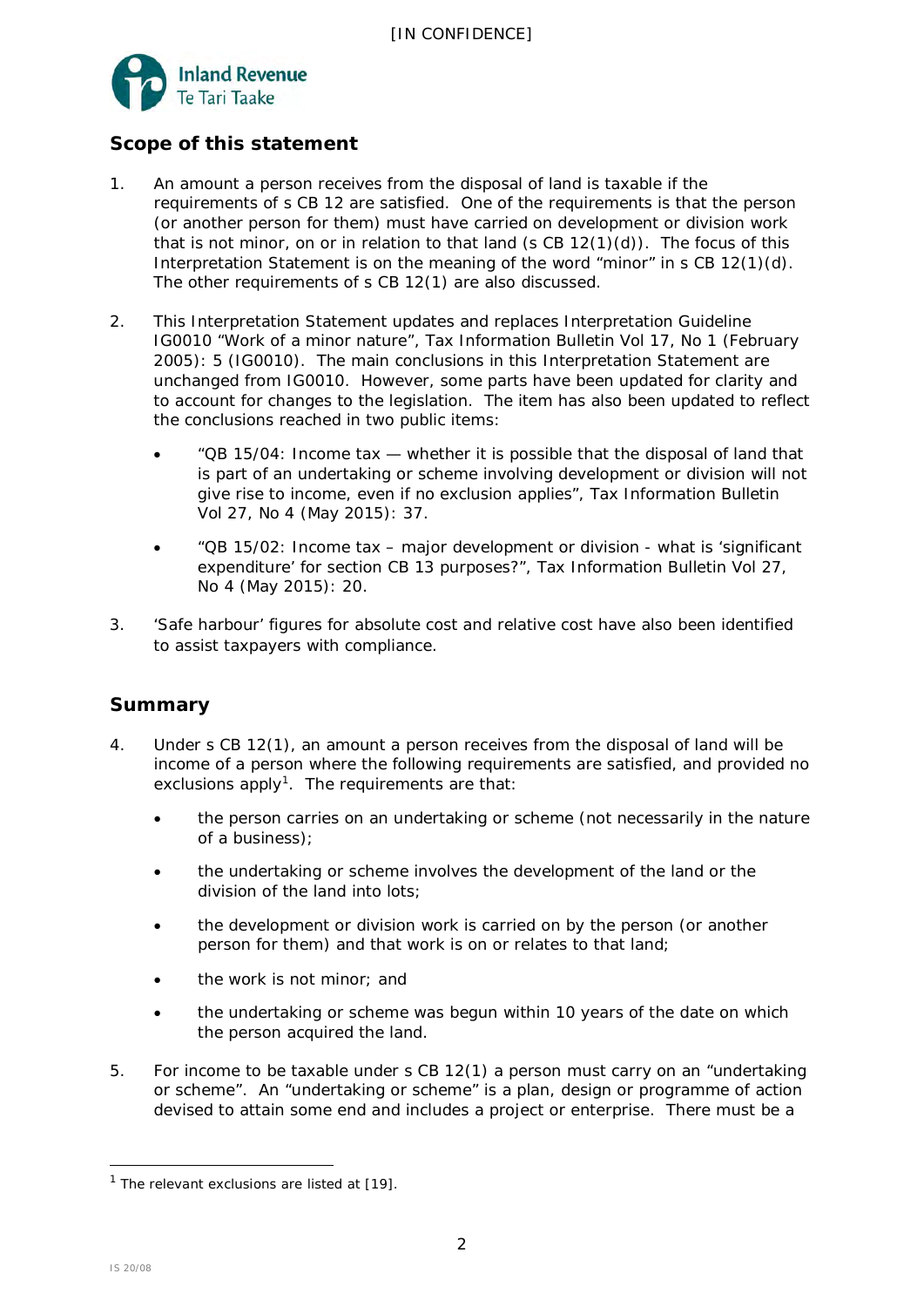

coherent plan or purpose which involves a series of steps directed to an end result. Not a great deal is needed for an activity to constitute an undertaking or scheme.

- 6. The undertaking or scheme must involve the "development of the land" or the "division of the land into lots".
	- "Development of the land" includes work done on or in relation to the land in preparation for its intended use. This might include fencing, demolishing buildings, clearing the site, earthmoving, installing power or water, creating a driveway or entranceway, legal work, zoning applications, the drawing of engineering plans and specifications, and entering into contracts for the physical work necessary for the development. It does not include the development of buildings.
	- "Division of the land into lots" requires, at a minimum, a level of activity designed to facilitate the division of land. This could include planning and preparation of formal plans; survey work, obtaining resource and building consents, and legal work, including the deposit of subdivision plans and the issue of separate titles if required.
- 7. The development or division work must be carried on by the person (or another person for them) and that work must be on or relating to the land. Work performed by a local authority in fulfilment of its own statutory function is not work carried on by the person (or another person for them).
- 8. The development or division work must be more than minor. Whether development or division work is more than minor depends on an overall assessment of the facts of each case, having regard to what has been done relative to both the nature and value of the land involved. The case law identifies four factors that must be considered when making that assessment:
	- *The total cost of the work done, in both absolute and relative terms*

Whether development or division work is minor depends on an overall assessment of the work involved, including the cost, as measured both in absolute terms (total cost) and relative terms (relative to the value of the land that is subject to the undertaking or scheme at the start of the development or division work). The Commissioner accepts that amounts of \$50,000 or below are low in absolute cost terms. Similarly, the Commissioner accepts that relative costs of less than 5% of the value of the land at the start of the development or division work are low in relative cost terms. These figures are 'safe harbours' and are intended to give taxpayers greater certainty when making this cost assessment. Both measures of cost must be considered as it is possible for costs to be low in absolute terms but high in relative terms, and vice versa.

The cost factor is weighed along with the other three factors discussed below. However, the Commissioner considers that there will be a point where the absolute value of the sum spent on the development or division work is so high that this factor alone will indicate that the work is more than minor.

# • *The nature of the professional services used*

Development or division work typically requires the services of professionals such as a solicitor, a surveyor, an engineer and/or a valuer. The more time a professional spends on the development or division work, the more likely that the development or division work is not minor. In addition, the more complex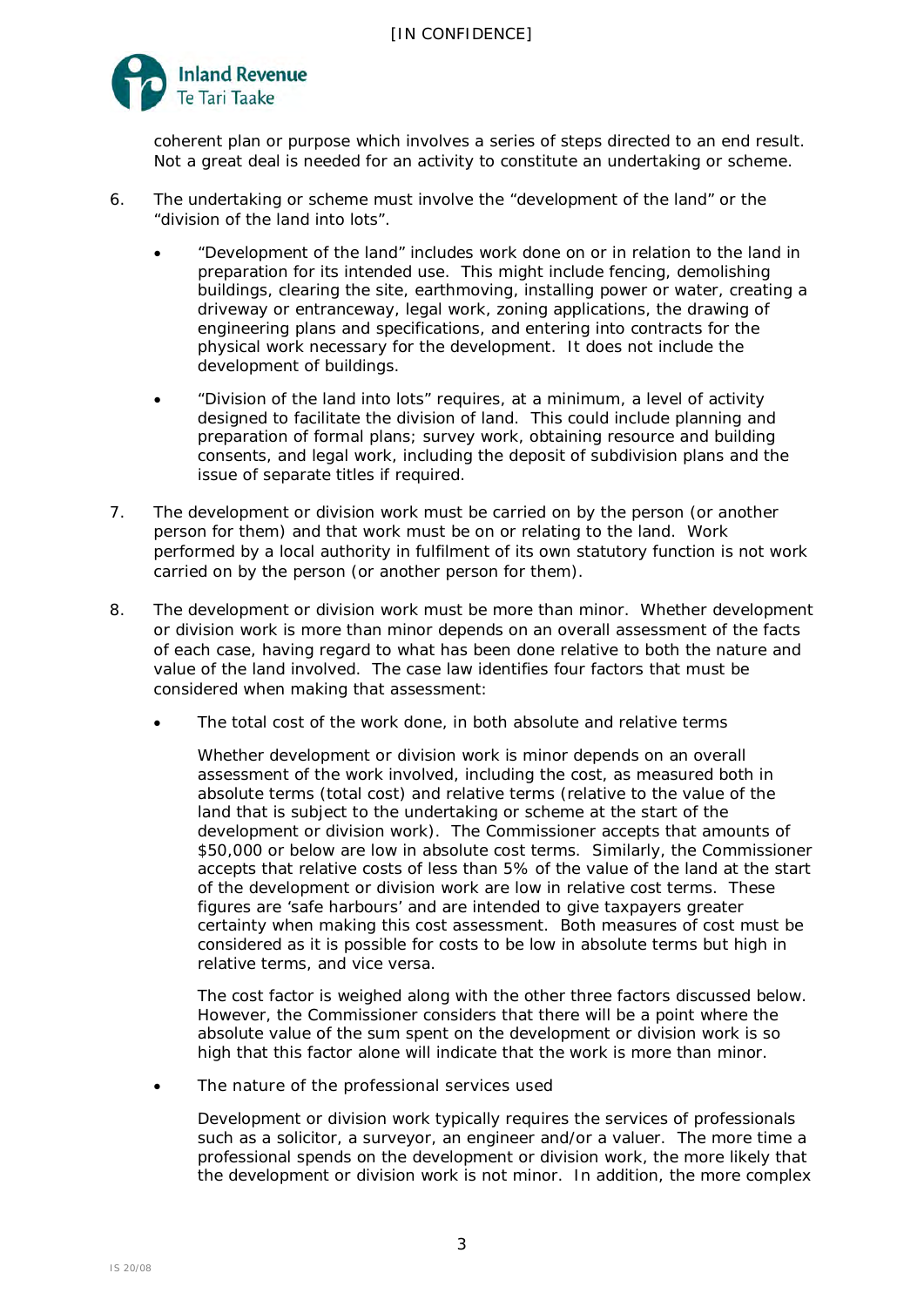

and significant the work undertaken by the professional the more likely that the development or division work is not minor.

• *The extent of the physical work required*

The more physical work undertaken as part of the development or division work, the more likely it is that the work is not minor. However, a lack of physical work does not necessarily mean that the development or division work will be minor.

• *The significance of the changes to the physical nature and character of the land*

The more significant the changes to the physical nature and character of the land since the development or division work began, the less likely it is that the development or division work will be minor.

9. Finally, the undertaking or scheme must have begun within 10 years of the date on which the person acquired the land. An undertaking or scheme begins when the first step in carrying out the scheme takes place; when there is some act done that sets it in train.

# **Introduction**

- 10. An amount a person receives from the disposal of land is taxable if the requirements of s CB 12 are satisfied. One of the requirements is that the person (or another person for them) must have carried on development or division work that is not minor, on or in relation to that land  $(s CB 12(1)(d))$ . The focus of this Interpretation Statement is on the meaning of the word "minor" in s CB 12(1)(d). The other requirements of s CB 12(1) are also discussed.
- 11. The interpretation taken in the statement is based on:
	- the context and wording of s CB 12;
	- the background to s CB 12, including the policy reasons for its introduction;
	- principles for interpreting s CB 12, based on the relevant case law; and
	- the factors the courts have considered in determining whether development or division work is "minor" under s CB 12(1)(d).

# **Context for s CB 12**

- 12. Section CB 12 is one of several provisions in subpart CB that treat amounts derived from a disposal of land as income. Other sections include:
	- land disposals falling within the bright-line test (s CB 6A);
	- land disposals where the land was acquired with the purpose or intention of sale (s CB 6);
	- land disposals where the land was acquired by a land dealer or developer (s CB 7);
	- land disposals where the land was used as a landfill (s CB 8);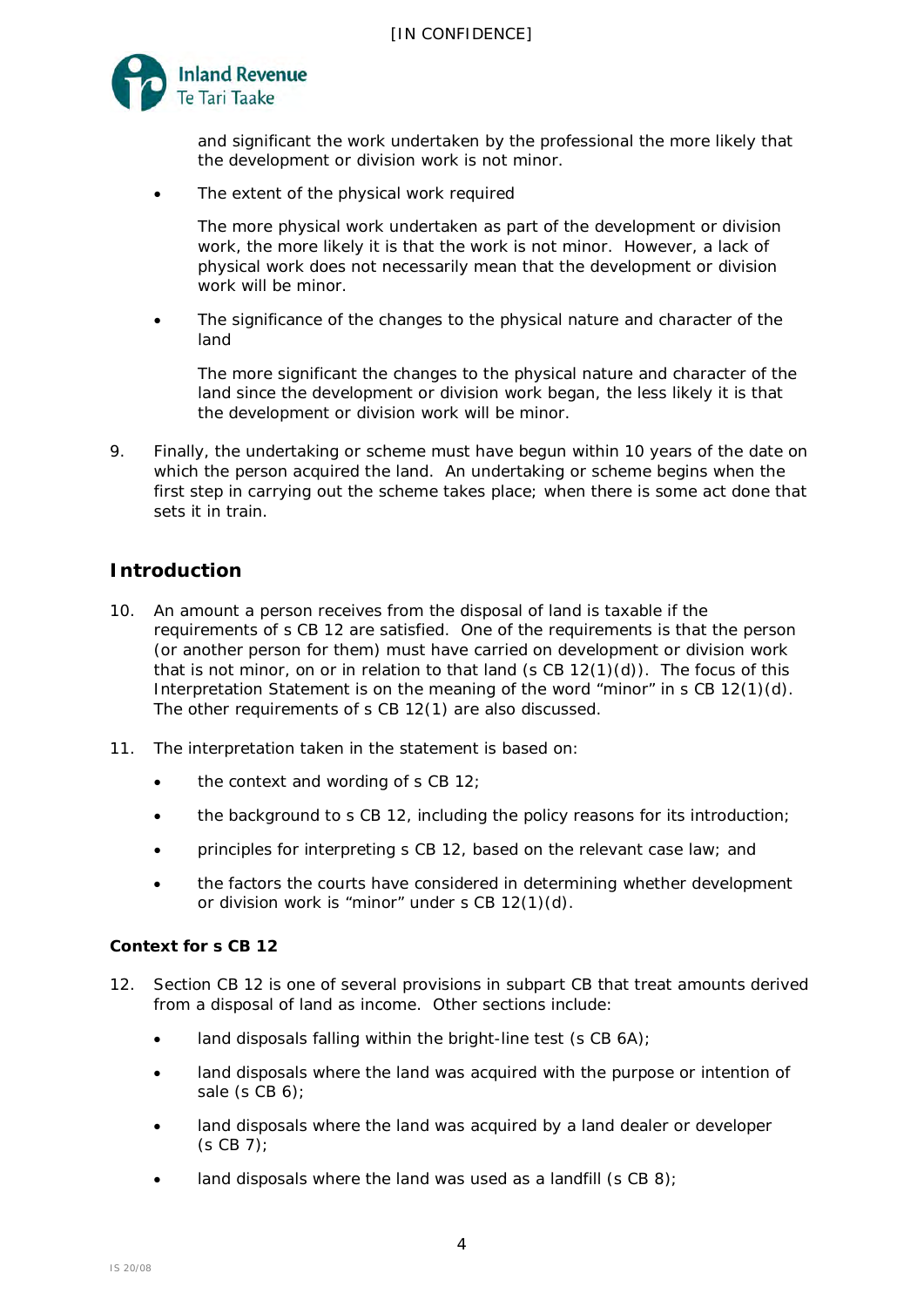

- land disposals within 10 years:
	- o land dealing business (s CB 9);
	- o land development or subdivision business (s CB 10);
- land disposals within 10 years where the person or their associate carries on a business of erecting buildings and makes improvements to the land (s CB 11);
- amounts from the major development or division of land that are not already income under another land disposal provision (s CB 13);
- amounts from land affected by change that are not already income under another land disposal provision (s CB 14);
- land disposals where the parties are associated persons (s CB 15(1)).
- 13. Amounts derived from the disposal of land may also be taxable income if they are amounts derived from a business (s CB 1), amounts derived from a profit-making undertaking or scheme (s CB 3), or as income under ordinary concepts (s CA 1(2)).

# **Background to s CB 12**

- 14. Earlier versions of what is now s CB 12 stated that a disposal of land was taxable income if it involved "development or division work, not being work of a minor nature".<sup>2</sup> The interpretation of this phrase was considered in IG0010.
- <span id="page-4-3"></span>15. When the income tax legislation was rewritten, "work of a minor nature" became "the development or division work is not minor". This wording change was not intended to change the substantive effect of the provision<sup>[3](#page-4-1)</sup>. Therefore, s CB 12 should be interpreted consistently with earlier versions of the legislation.

# **Purpose of s CB 12**

- 16. In *Lowe v CIR* (1981) 5 NZTC 61,006 (CA), Cooke J said that the purpose of s 88AA of the Land and Income Tax Act 1954 (an earlier version of s CB 12) was to remove the need for a profit-making intention before an amount would be income arising from an undertaking or scheme.
- 17. In *Costello v CIR* (1994) 16 NZTC 11,253 (CA)*,* Richardson J noted that the focus of what is now s CB 12 is on the activity undertaken by the person with respect to the land, rather than any economic benefits the person may have obtained. In passing what is now s CB 12, Parliament sought to limit the scope of the provision to exclude developments or divisions of land that were only minor. This limitation was referred to in Parliament by the then Member for Kāpiti, Frank O'Flynn, at the third reading of the Land and Income Tax Amendment Act 1973:<sup>[4](#page-4-2)</sup>

<span id="page-4-0"></span><sup>&</sup>lt;sup>2</sup> Section 67(4) of the Income Tax Act 1976, s CD 1(2)(f) of the Income Tax Act 1994 and s CB 10 of the Income Tax Act 2004.

<span id="page-4-1"></span><sup>3</sup> See s ZA 3 of the Income Tax Act 2007, s YA 3(3) and (4) of the Income Tax Act 2004 and s YB 4(3) of the Income Tax Act 1994.

<span id="page-4-2"></span><sup>4 (2</sup> November 1973) 387 *New Zealand Parliamentary Debates* 4,792 at 4,805 (Land and Income Tax Amendment Act 1973 – Third Reading, Frank O'Flynn).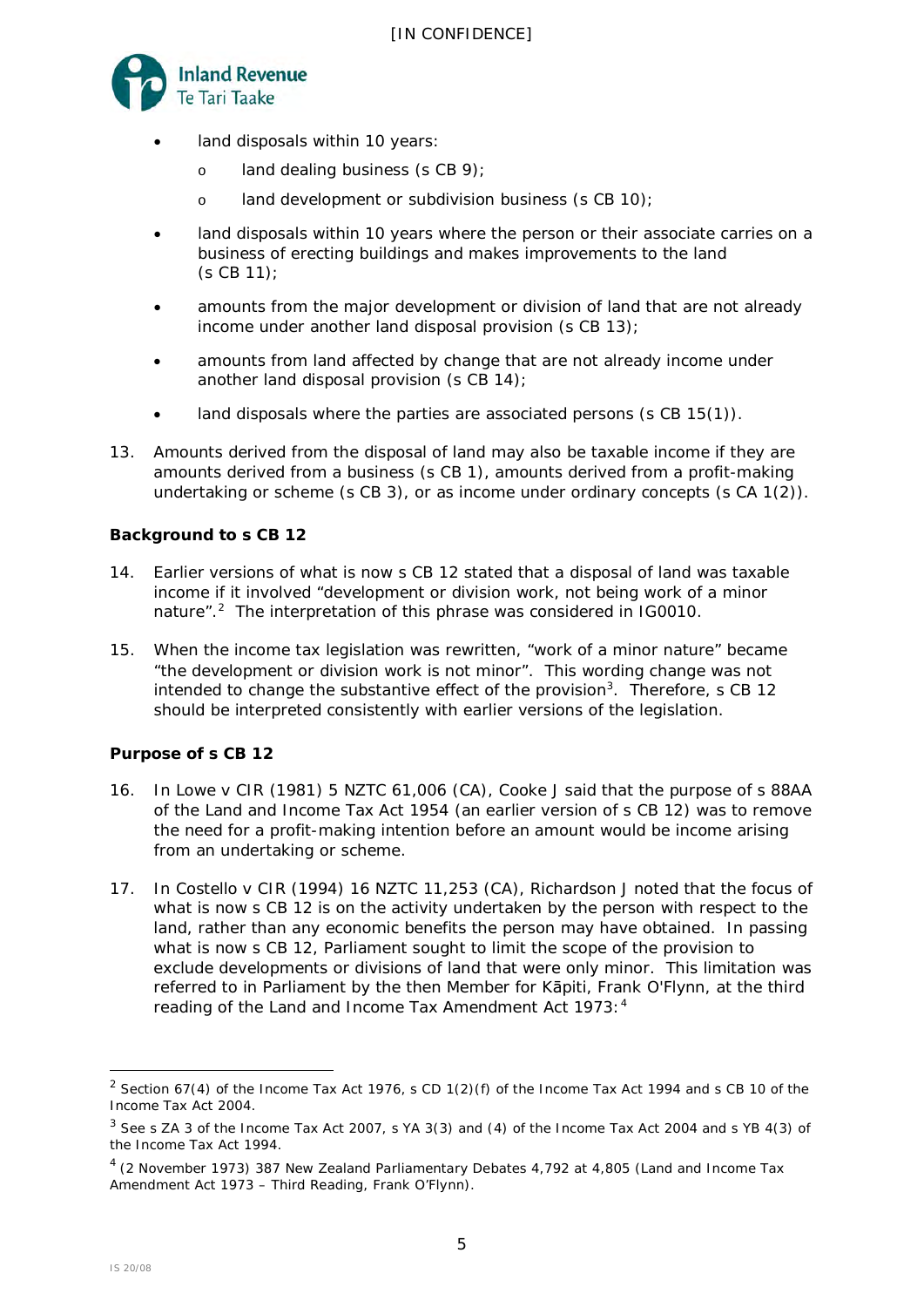

It is quite wrong to claim that a man who owns a section of half or three-quarters of an acre for, say, not quite 10 years, and who cuts it up into three lots and sells two of them, would be lumbered with what the Opposition emotionally called a capital gains tax. The paragraph uses the words "not being work of a minor nature", and it is well known that if one merely cuts up a big section the only work involved for the subdivider is having a surveyor draw up a simple plan, and often not even a plan which requires the formal depositing arrangements under the Land Transfer Act.

18. Limiting s CB 12 to developments or divisions of land that are more than minor was an attempt to exclude very basic development or division work from the scope of the provision.

# **Exclusions to s CB 12(1)**

- <span id="page-5-0"></span>19. Section CB 12(1) is subject to four exclusions. The exclusions apply where the land disposed of is for the person's:
	- residential occupation (s CB 17);
	- business premises (s CB 20);
	- farming or agricultural business (s CB 21);
	- business of deriving investment income from the land as described in s CC 1; for example, renting or leasing the land (s CB 23).
- 20. Section CB 12(2) states that s CB 12(1) is overridden by these exclusions. These exclusions are not discussed in this item.

# **Other relevant provisions**

- 21. Section CB 12 is subject to several provisions that help to interpret its scope and meaning.
- 22. Section CB 15(1) applies to s CB 12 and provides that land that is transferred between associated persons and later sold by the transferee (the person who received the land) gives rise to income in the hands of the transferee where:
	- the transferee derives a gain when they sell the land; and
	- the amount the transferee derived would have been income of the transferor (the person who transferred the land to the transferee) under any of ss CB 6- CB 14, if the transferor had retained the land and sold it themselves.
- 23. Section CB 15B states that a person will acquire an estate, interest or option in land on the date that begins a period in which the person has an estate or interest in, or an option to acquire, the land (alone or jointly (in common with) another person).<sup>[5](#page-5-1)</sup>
- 24. Under s CB 23B, s CB 12 and the exclusions in ss CB 17 to CB 23 can apply if the land disposed of is part or the whole of the land to which s CB 12 applies or is disposed of together with other land.
- 25. Section YA 1 defines terms used in s CB 12(1), including "dispose" and "land".

<span id="page-5-1"></span><sup>5</sup> For more information, see "QB 17/02: Income tax – date of acquisition of land, and start date for 2 year bright-line test", *Tax Information Bulletin* Vol 29, No 4 (May 2017): 125.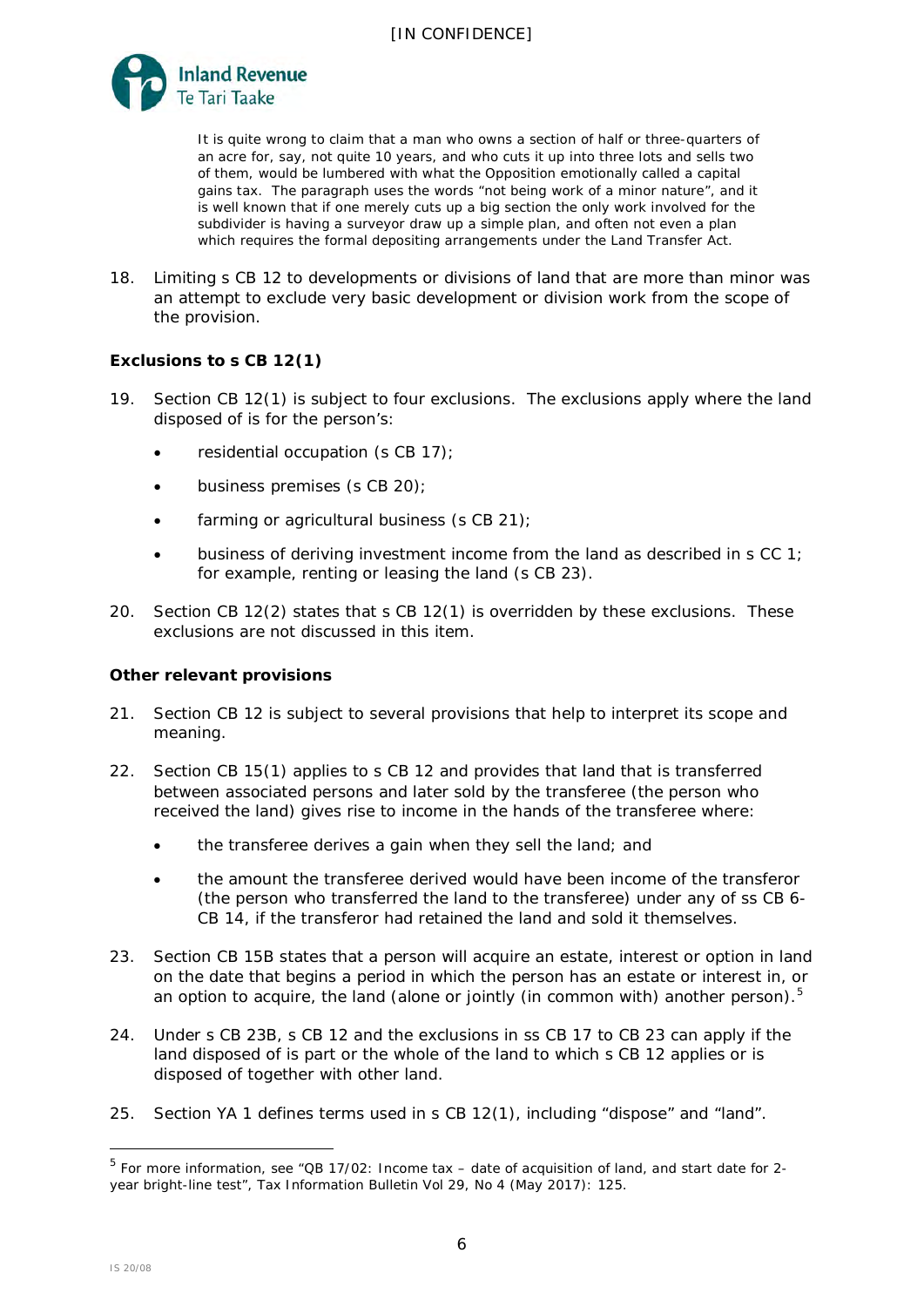

# **The requirements of s CB 12(1)**

- 26. Under s CB 12(1), any amount a person receives from the disposal of land will be income of that person where the following requirements are satisfied, and provided no exclusions apply. The requirements are that:
	- the person carries on an undertaking or scheme (not necessarily in the nature of a business);
	- the undertaking or scheme involves the development of the land or the division of the land into lots;
	- the development or division work is carried on by the person (or another person for them) and that work is on or relates to that land;
	- the work is not minor; and
	- the undertaking or scheme was begun within 10 years of the date on which the person acquired the land.
- 27. This Interpretation Statement considers when development or division work, carried on as part of an undertaking or scheme, is minor. The other requirements of s CB 12(1) are also discussed.
- 28. This statement addresses three questions:
	- What is an "undertaking or scheme"? (From [\[29\]](#page-6-0).)
	- When does a person carry on "development or division work"? (From [\[39\]](#page-8-0).)
	- When is development or division work "minor"? (From [\[75\]](#page-13-0).)

# **What is an "undertaking or scheme"?**

<span id="page-6-0"></span>29. The words "undertaking or scheme" were considered in *Vuleta v CIR* [1962] NZLR 325 (SC). Henry J, at 329, defined "scheme" as:

> a plan, design, or programme of action, hence a plan of action devised in order to attain some end; a project, an enterprise. To "devise" likewise is to order the plan or design of; to plan, to contrive, to think out, to frame or to invent.

- 30. This definition was approved by the Court of Appeal in *Duff v CIR* (1982) 5 NZTC 61,131 (CA). This definition has also been approved in several land subdivision cases, including *Wellington v CIR* (1981) 5 NZTC 61,101 (HC) and *O'Toole v CIR* (1985) 7 NZTC 5,045 (HC).
- 31. Similarly, Judge Barber defined an "undertaking or scheme" in *Case S86* (1996) 17 NZTC 7,538 at 7,548:

It is settled law that a scheme or undertaking means some plan or purpose which is **coherent and has some unity of conception; there should be a series of steps directed to an end result; a fairly generalised plan is all that is needed; the scheme need not be precise**: refer *Duff v CIR* (1982) 5 TRNZ 343, *Steinberg v FCT* (1975) 134 CLR 640. [Emphasis added]

32. In both *Lowe* and *Costello*, it was accepted by the taxpayers that the subdivision work they had done amounted to an undertaking or scheme. In both cases, the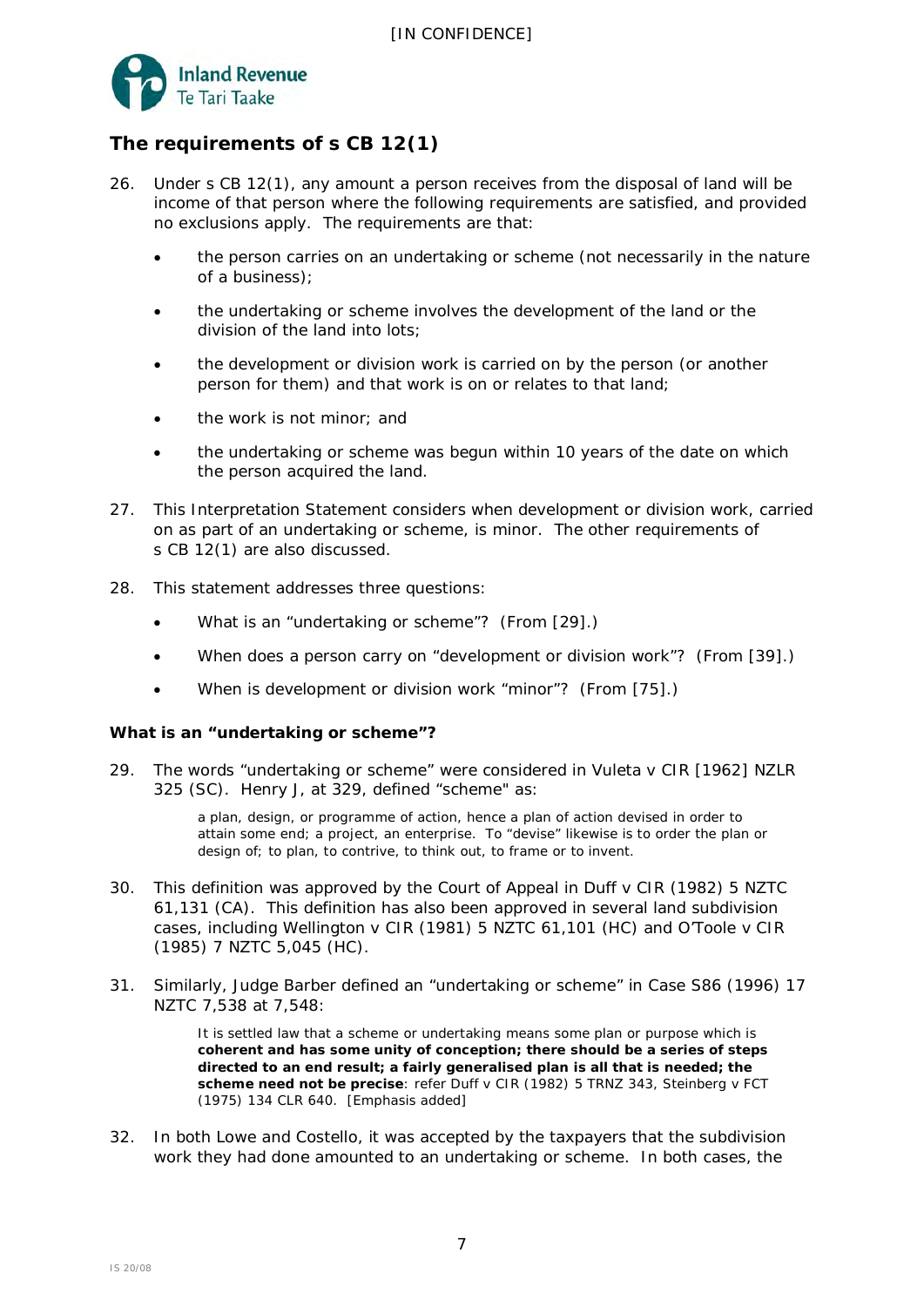

courts commented that this was a proper concession to make. Richardson J noted in *Lowe* at 61,020:

More importantly for present purposes, division as an alternative to development and the limitation of the exception to work of a minor nature **suggest that not a great deal is required by way of activity to constitute a plan or programme of action an undertaking or scheme under the paragraph.** [Emphasis added]

33. The court in *O'Toole* stated at 5,050, that an undertaking or scheme existed because the taxpayers:

> ...entered into a project or enterprise directed towards the subdivision of their land into lots with the view to sale of those lots at a profit. The scheme existed in the plan or purpose to sell off the lots not reserved by the objectors for their own use in order to realise the maximum available profit.

34. In summary, an undertaking or scheme is a plan, design or programme of action devised to attain some end and includes a project or an enterprise. There must be a coherent plan or purpose which involves a series of steps directed to an end result. Not a great deal is needed for an activity to constitute an undertaking or scheme under s CB 12(1).

# *When does an undertaking or scheme commence?*

- 35. The time at which an undertaking or scheme commences is relevant because s CB 12 will only apply if the undertaking or scheme was begun within 10 years of the date on which the person acquired the land.
- 36. The date of commencement is when the first step in carrying out the scheme takes place; when there is some act done that sets it in train (*Cross v CIR* (1985) 7 NZTC 5,054 (HC)*, Cross* v *CIR* (1987) 9 NZTC 6,101(CA), *Smith v CIR (No 2)* (1989) 11 NZTC 6,018 (CA)). It is a question of fact in any given case as to whether the undertaking or scheme has moved beyond conception to having been put into operation. This is discussed in more detail in "QB 15/04: Income tax — whether it is possible that the disposal of land that is part of an undertaking or scheme involving development or division will not give rise to income, even if no exclusion applies", *Tax Information Bulletin* Vol 27, No 4 (May 2015): 37, from [39].

# *Undertaking or scheme not carried on with a view to disposal of that land*

- <span id="page-7-0"></span>37. Section CB 12(1) will not apply to the disposal of land if it can be established that the undertaking or scheme involving development or division work was not carried on with a view to the disposal of that land.
- <span id="page-7-1"></span>38. This issue is also discussed in detail in "QB 15/04: Income tax – whether it is possible that the disposal of land that is part of an undertaking or scheme involving development or division will not give rise to income, even if no exclusion applies", *Tax Information Bulletin* Vol 27, No 4 (May 2015): 37, from [52]. QB 15/04's conclusion is based on case law, the words of s CB 12 and the purpose of the provision.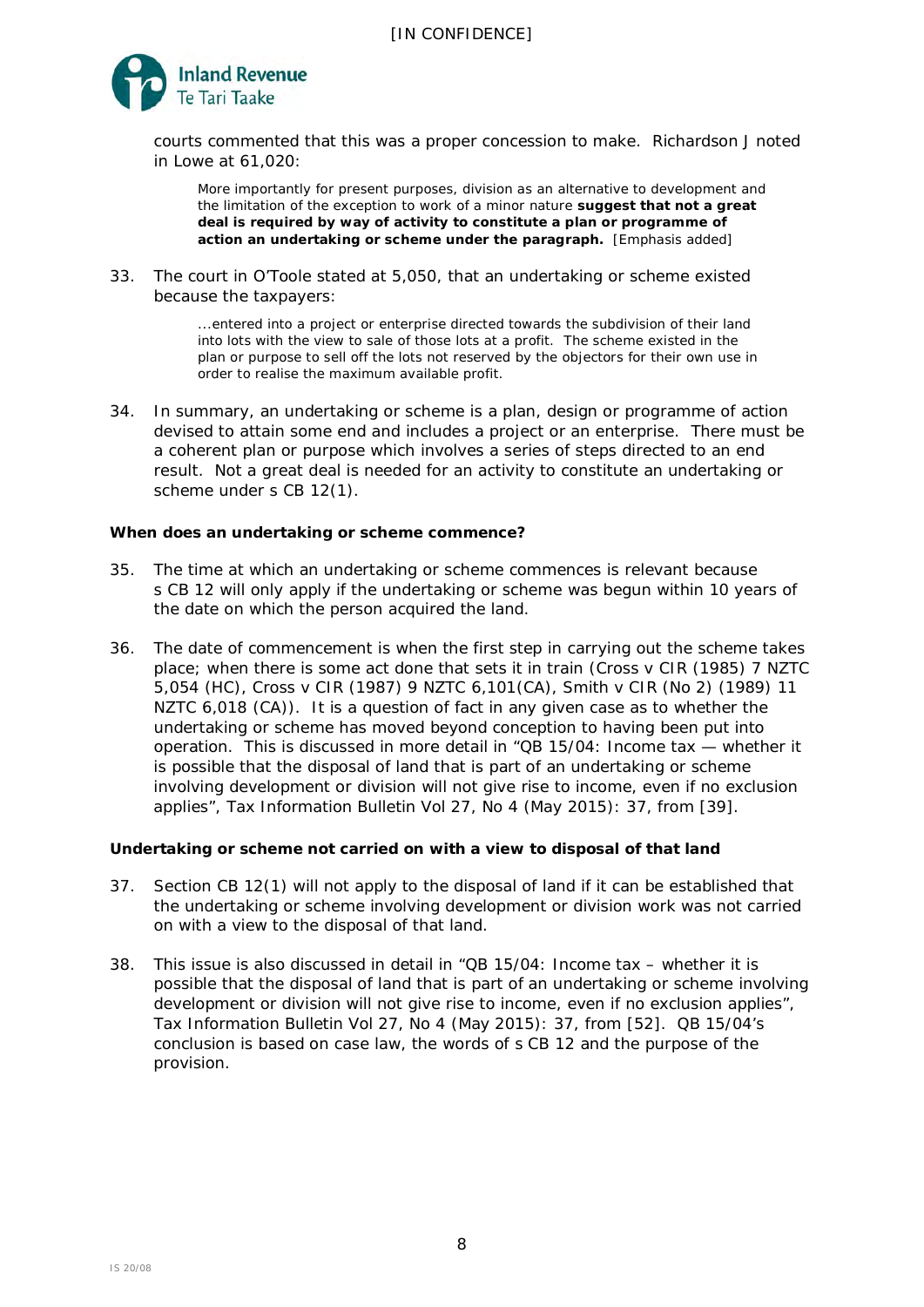

# **When does a person carry on "development or division work"?**

# *Development of the land*

- <span id="page-8-0"></span>39. In *Dobson v CIR* (1987) 9 NZTC 6,025 (HC), Hardie Boys J stated that the scheme of the statute made it clear that "development" is to be interpreted in a restricted sense. It means preparation of the land for an intended use. In *Dobson,* "development" was found to be the demolition of existing buildings and the clearing of the sites. This suggests that development work encompasses physical work undertaken in relation to the land. This conclusion is also consistent with *Anzamco Ltd (in liq) v CIR* (1983) 6 NZTC 61,522 (HC).
- 40. However, *Smith*, makes it clear that development work does not have to be physical work. As McMullin J stated, at 6,024–6,025:

What then is meant by the words "development or division into lots". There is a degree of overlapping in that phrase. Some development work may not be division work and vice versa, but generally speaking the two will go hand in hand. "Division" is not defined in the Land and Income Tax Act or the Local Government Act 1974 which deals with the subdivision of land. "Development" is also not defined. This rather suggests that the framers of the tax legislation intended that the phrase "development or division" is not to be narrowly construed when considered in relation to an undertaking or scheme. By declining to define "development or division work" [s CB 12] leaves the exact nature of the work wide open. **Development work frequently involves physical work on the land itself but need not necessarily do so.** In their concession that the letting of the sewage contract in October 1971 was capable of construction as a development work, counsel for the appellant rightly recognised that a contractual step which anticipates physical work but itself falls short of it may be development work. In my view development work on a subdivision of land may cover a range of activities including, in appropriate cases, the preparation of a zoning application without which the subdivision and resulting sales at a profit could never be achieved, the drawing of engineering plans and specifications for roads, the provision of estimates, the preparation of subdivisional plans, the letting of the necessary contracts and the resulting physical work involving the construction of roads, rights of way and culverts. [Emphasis added]

41. Similarly, in *Smith,* Bisson J stated, at 6,026:

If [counsel for the taxpayer] accepts as a matter of law that legal work can be division work in a scheme involving division into lots, there can be no justification as a matter of law and logic for not accepting legal work as development work in a scheme involving development. This would also be the case if the scheme involved both development and division into lots of the land in question.

- 42. In summary, development work includes any type of work done on or in relation to the land in preparation for its intended use, such as:
	- fencing
	- demolishing buildings
	- clearing the site
	- earthmoving
	- installing power or water
	- creating a driveway or entranceway
	- legal work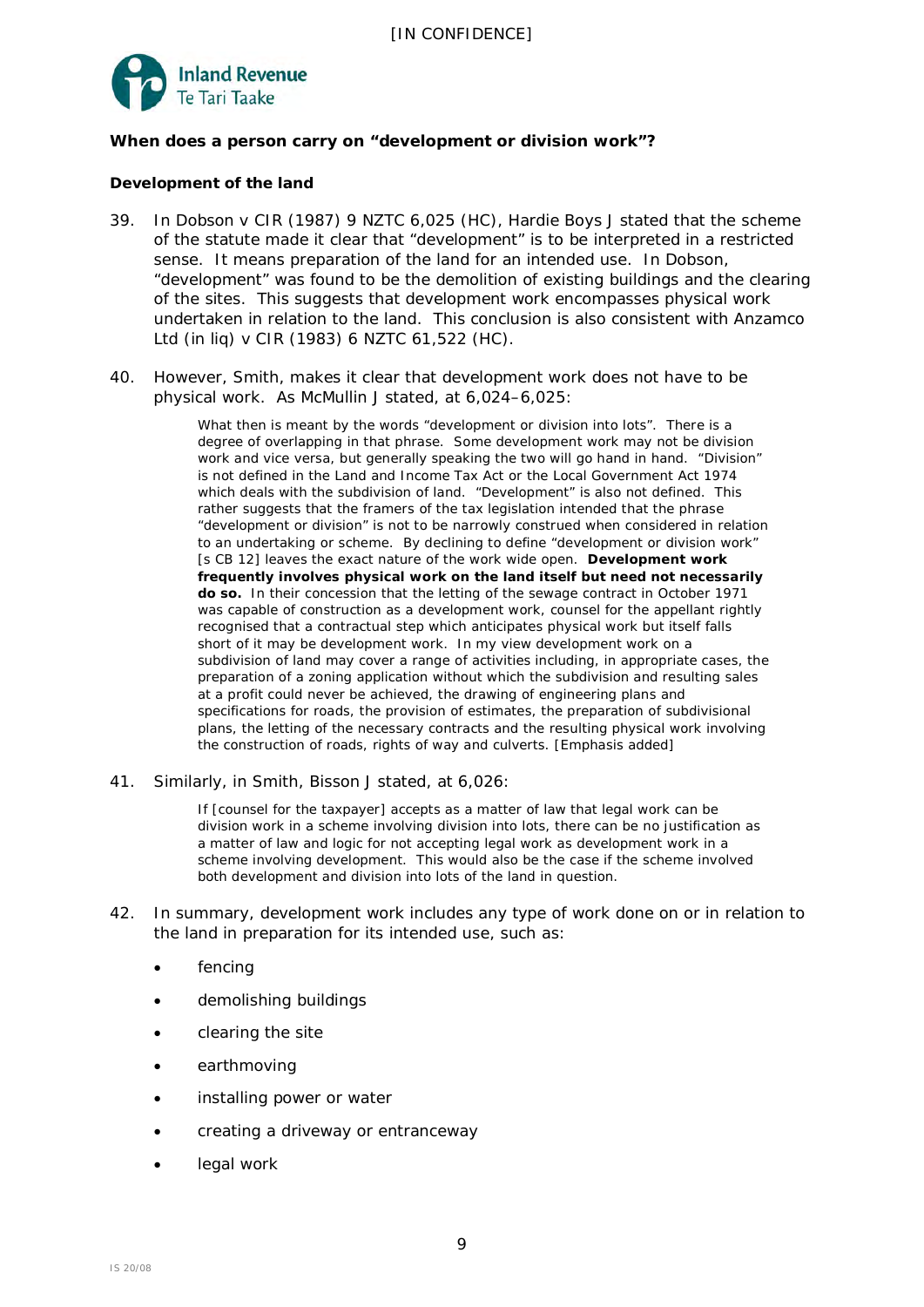

- zoning applications
- drafting engineering plans and specifications
- entering into contracts for the physical work necessary for the development.
- 43. However, development work does not include the development of buildings. This is discussed in more detail from [\[60\]](#page-11-0).

# *Division of the land into lots*

- 44. Division of the land into lots requires, at a minimum, a level of activity designed to facilitate the division of land. The High Court in *Wellington* concluded that the work involved in the division of an area into lots would include at least the following for the purposes of s CB 12(1):
	- planning and preparation of formal plans;
	- survey work;
	- obtaining town planning consents and local authority permits; and
	- legal work, including the deposit of subdivision plans and the issue of separate titles if required.
- 45. These features will exist where the division work has been completed. However, s CB 12 only requires the work to be carried on, not to be carried out, so it is possible that an undertaking or scheme involving the division of land into lots would not involve some of the work listed.
- 46. The High Court in *O'Toole* found that the absence of physical work did not mean that there was no division work carried out. However, as confirmed by the Court of Appeal in *Smith*, in some situations there may be a degree of overlap between "development" and "division" work. For example, the physical work of erecting boundary fences or defining boundaries might be development work and the division of the land into lots.
- 47. The Commissioner considers that the "division of the land into lots" includes subdivisions, unit-titling and cross leasing.
- 48. The amalgamation of two or more lots of land into one lot will not, on its own, constitute the division of the land into lots for the purposes of s CB 12(1). However, if the amalgamation of land forms part of a subdivision scheme, the cost of that amalgamation work will be included in the cost of the division work (see *Case P61* (1992) 14 NZTC 4,416 and *Case R7* (1994) 16 NZTC 6,035).

# *Specific circumstances*

49. This section provides further analysis on whether some specific types of work are development or division work for the purposes of s CB 12(1). The types of work are: previous work for a different purpose; abandoned and revived undertakings or schemes; boundary adjustments; building on the land; a financial contribution or an environmental assessment as part of resource consent; and work done by a local authority.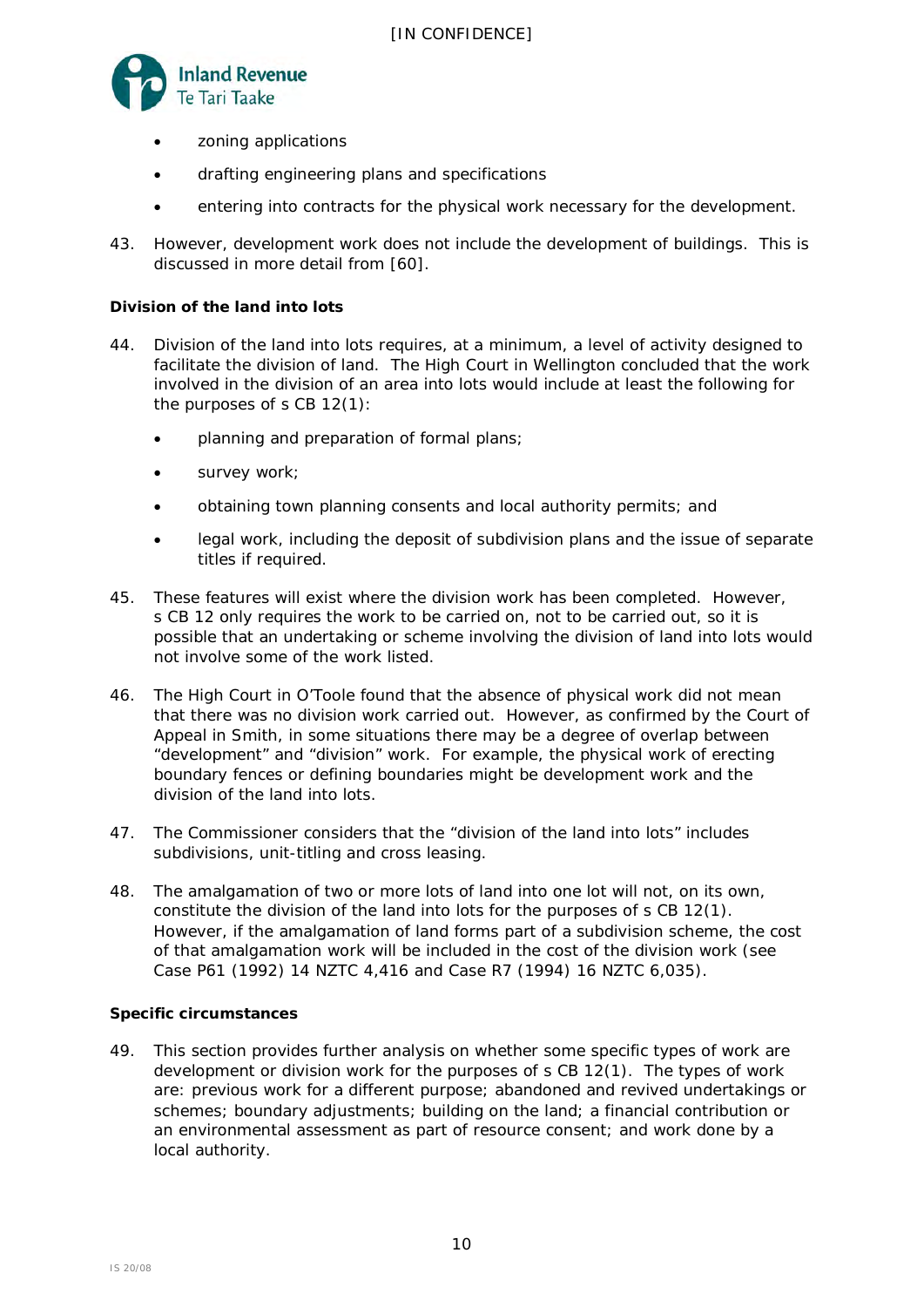

*Does previous work for a different purpose constitute "development or division work"?*

- 50. If work is done on or in relation to the land and that work was for a different purpose to the undertaking or scheme of developing land or dividing land into lots, that work is not development or division work for the purposes of s CB 12(1).
- 51. In *Case P61*, the taxpayer carried out work involving water supply, sewerage, and land clearance to develop an orchard five or six years before the land was subdivided. Judge Barber concluded that this previous work was not division work carried on or carried out by the taxpayer and this work did not form part of the undertaking or scheme of the subdivision, as it was done for a different purpose. Consequently, this previous work was not considered development or division work.

*What happens if an undertaking or scheme is abandoned? And what happens if the undertaking or scheme is later revived?* 

- 52. It is only necessary that an undertaking or scheme meeting the relevant criteria has been carried on, it does not need to have been carried out (ie, brought to fruition). If an undertaking or scheme was carried on but was subsequently abandoned, the ultimate disposal of the land will still be caught by the relevant provisions unless an exclusion applies or the taxpayer can establish that the undertaking or scheme was not carried on with a view to disposal of the land in question (See "QB 15/04: Income Tax – whether it is possible that the disposal of land that is part of an undertaking or scheme involving development or division will not give rise to income, even if no exclusion applies" *Tax Information Bulletin* Vol 27, No 4 (May 2015): 37, at [8] and *Cross* (HC)).
- 53. If an abandoned undertaking or scheme is subsequently revived as a continuation or modification of the original undertaking or scheme, s CB 12(1) will apply (provided the other criteria are met). For example, if the land was purchased in Year 1, the scheme was commenced in year 5 and abandoned in year 8 and later revived and sold in year 12, the sale will still be caught by s CB 12 as the scheme was begun within 10 years of the date on which the person acquired the land.

*Are boundary adjustments the "division of the land into lots"?*

- 54. Surveyed boundaries between adjoining lots of land may be adjusted. Adjustment might be by relocating the boundary and rearranging the lots or realigning the lots and may not involve any increase in the number of lots. The Commissioner's view is that all boundary adjustments are the division of the land into lots. There are two reasons for this view.
- 55. The first reason is that, technically, a boundary adjustment requires the existing boundaries to be erased and new boundaries to be created (even if there is no increase in the number of lots). The work is the same type of work that is carried out in a subdivision where the number of lots is increased.
- 56. The second reason is that s CB 23B provides that s CB 12 applies where the land disposed of is the whole or part of any land to which s CB 12 applies or the whole or part of any such land together with any other land. Therefore, if the boundaries between adjoining lots of land owned by the same person are altered, there is a division into lots of the land comprised of those adjoining lots.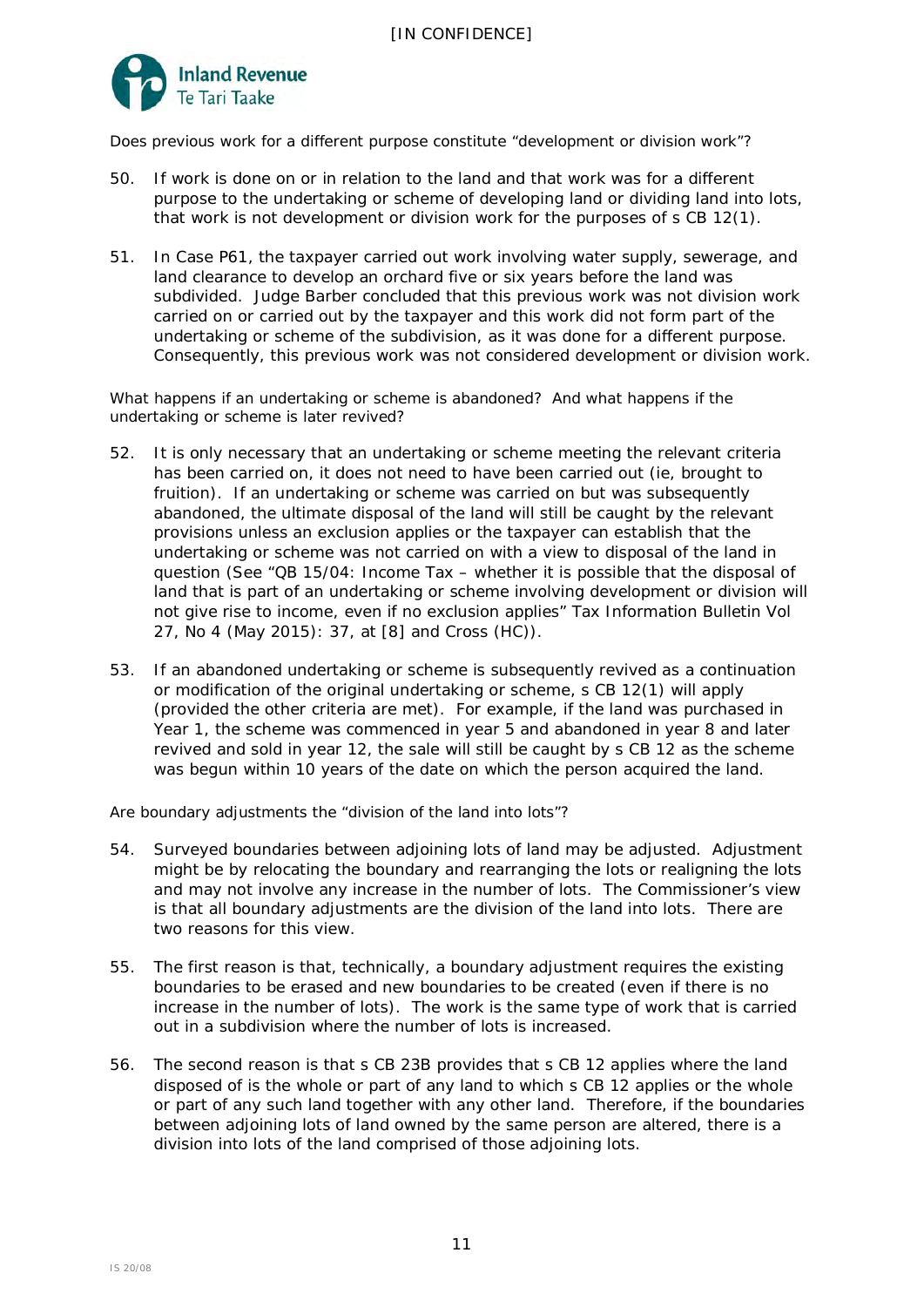

- 57. While the term "division of the land into lots" has a broad meaning and encompasses all types of boundary adjustments, the amount received from the sale of that adjusted land may not be taxable under s CB 12 if:
	- the other conditions of s CB 12(1) are not satisfied (that is, the division work is minor); or
	- one of the exclusions to s CB 12 is satisfied; or
	- it can be established that the undertaking or scheme involving the land was not carried on with a view to disposing of that land (discussed at [\[37\]](#page-7-0) to [\[38\]](#page-7-1) and in QB 15/04).
- 58. A boundary adjustment where physical work is carried out could also fall within the definition of "development work" in s CB 12(1) (see *Anzamco*, *Dobson* and *Wellington*).
- 59. Example 4 of this Interpretation Statement concerns a boundary adjustment.

# *Is building on the land "development work"?*

<span id="page-11-0"></span>60. In *Dobson,* Hardie Boys J held that development work referred to in what is now s CB 12(1) does not include the construction of buildings, as income derived from this activity is assessed under what is now s CB 11 or in the case of others who build for profit, what is now s CB  $3.6$  Therefore, building work is not development work, so building work is not taken into account in assessing whether s CB 12(1) applies to the land. As observed by Hardie Boys J, at 6,030:

> The question to be determined in respect of each of the three properties involved in this case is therefore whether their division into lots, or their development, as distinct from the construction of buildings on them, was "work of a minor nature".

61. It may be difficult to determine whether the work is preliminary development or division work (which could be development or division work for the purposes of s CB 12(1)) or part of the construction process of a building (which, per *Dobson,* would not be development work). In *Dobson,* Hardie Boys J concluded, at 6,030:

> Demolition, clearing of the sites, surveys, the deposit of plans, the preparation of cross leases, the obtaining of composite titles, were all part of, and together comprised, the development and division work involved. All else was part of the construction of the new flats.

- 62. Accordingly, the demolition and clearing of the sites was regarded as preliminary work that was within the phrase "development or division into lots".
- 63. The decision in *Dobson* was followed in *Case R7*. In that case, an old house was purchased, placed on the site of a subdivision and partly renovated. Judge Barber did not regard the purchase and placement of the house on the site as development work. He excluded the necessary minor excavation work for the foundations of the house when he weighed up whether the development work was minor.
- 64. Whether an item of development work is preliminary to construction work or is part of the construction process is a question of fact to be determined in each case.

<span id="page-11-1"></span><sup>&</sup>lt;sup>6</sup> Section CB 11 covers disposals of land within 10 years of improvement by a building business, and

s CB 3 covers profit-making undertakings or schemes.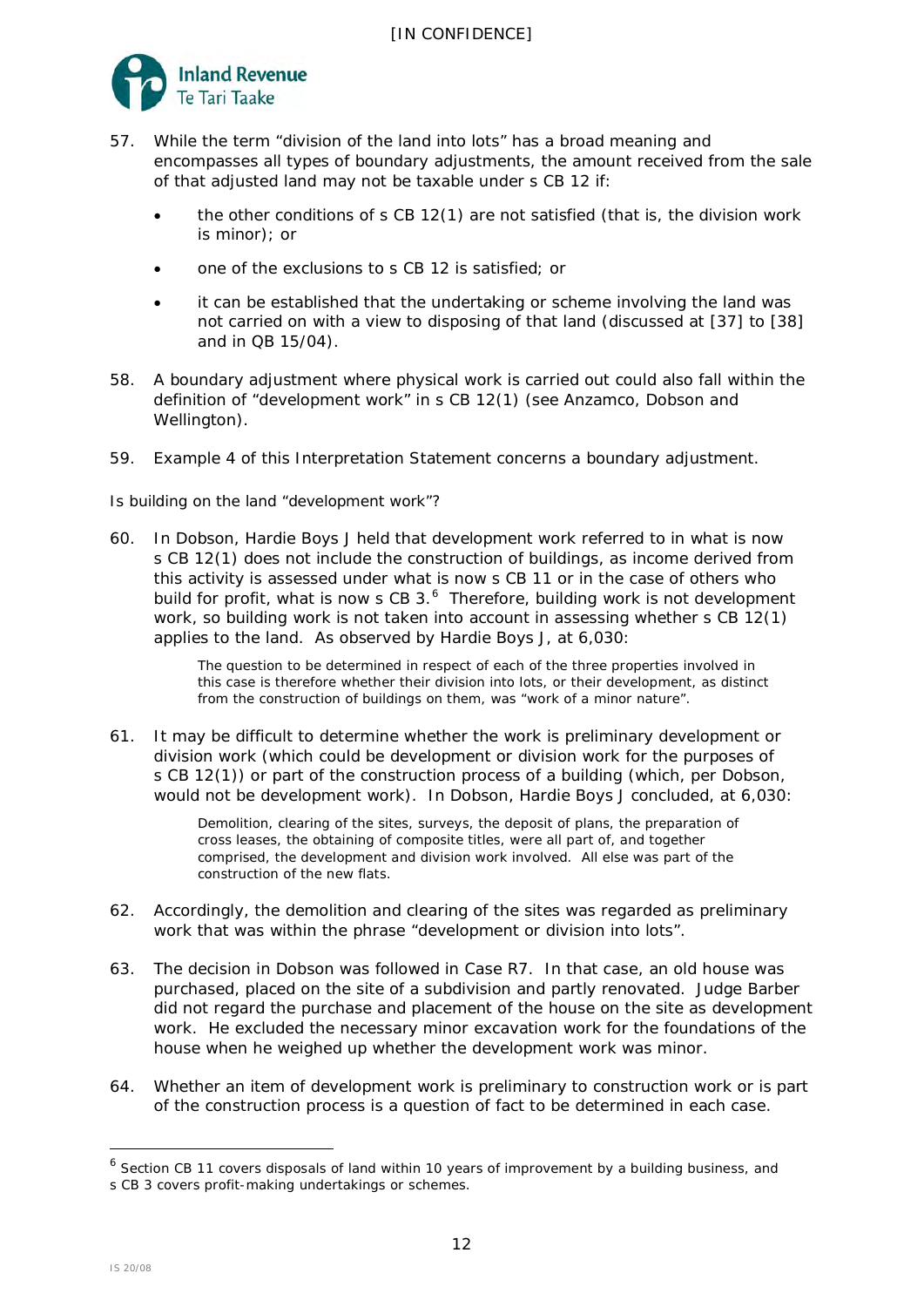

Demolition work to prepare land before construction of a building is development work, but construction of the building itself is not.

*Does a financial contribution imposed as a condition of resource consent represent "development or division work"?*

- 65. In deciding whether development or division work is minor, the courts have evaluated the total cost of the work done in both absolute and relative terms (this is discussed further from [\[80\]](#page-14-0)). It is therefore necessary to evaluate whether some expenses represent work done that is within the definition of development or division work and should therefore be included in the total cost of the work done.
- 66. A financial contribution of money or land may be imposed as a condition of a resource consent under the Resource Management Act 1991, as a charge against landowners who are subdividing. The financial contribution will be specified in the relevant district plan and can be a significant proportion of the total subdivision costs.
- 67. The issue is whether the landowner's payments of financial contributions under the Resource Management Act 1991 would represent division work.
- 68. *Case D24* (1979) 4 NZTC 60,597 is the only case that considers whether a financial contribution under the Resource Management Act 1991 is a payment representing work done for the purposes of what is now s CB 12(1). Associate Judge Lloyd Martin said, at 60,607:

The amount payable to a local authority as "Reserve Contribution" cannot in my opinion be considered as amounts payable for "work" done. Such sums become payable as the result of the subdivision of land into lots but the contributions are not part of the costs involved in creating such subdivisions.

69. This view was later affirmed in *Aubrey v CIR* (1984) 6 NZTC 61,765 (HC) (in the context of s CB 13(1)) where Tompkins J concluded, at 61,769:

> The division work involves the preparation and obtaining of the requisite approval of the scheme plan of the subdivision, then the lodging in the Land Registry Office of the deposited plan. The legal and survey costs involve expenditure on that work. **But although a reserve fund contribution may be required to obtain the approval of the subdivision, I do not consider that it can be regarded as an expenditure on that work. Nor do I consider that it can be regarded as an expenditure on an amenity customarily provided in major projects.** [Emphasis added]

70. Accordingly, financial contributions of money or land or both imposed as a condition of resource consent do not represent "development or division work".

*Is an environmental assessment as part of resource consent "development or division work"?*

71. A resource consent application may require the applicant to provide an assessment of the activity's effects on the environment.<sup>[7](#page-12-0)</sup> The Commissioner considers that "development or division work" includes any work involved in obtaining an environmental assessment as part of the process of applying for resource consent. This is because obtaining an environmental assessment is "development or division

<span id="page-12-0"></span> $7$  See s 88(2)(c) of the Resource Management Act 1991.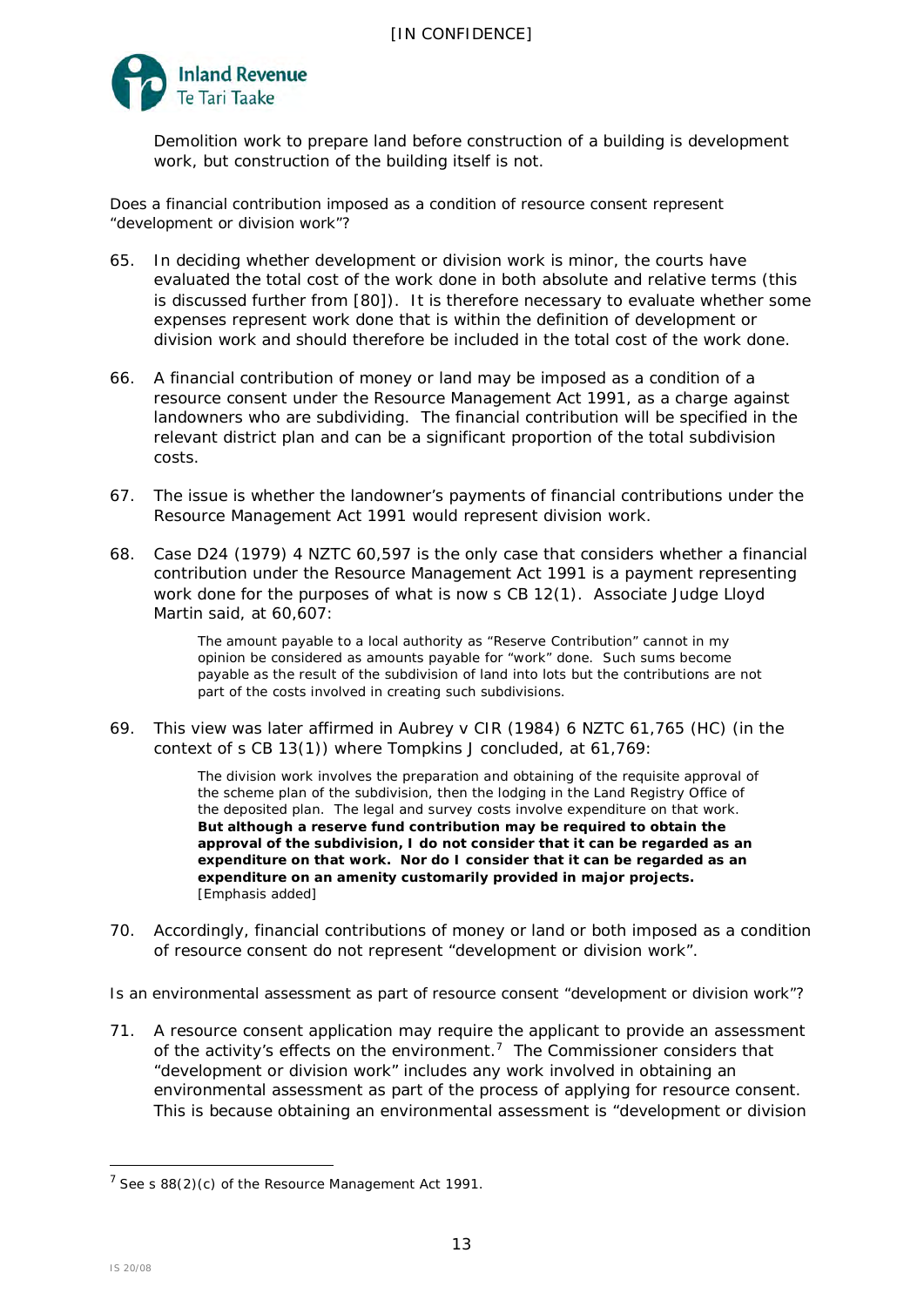

work carried on by the person (or another person for them) on or relating to the land". However, for work done by a local authority itself, see from [\[72\]](#page-13-1).

*Is work done by a local authority "development or division work carried on by the person, or another person for them"?* 

<span id="page-13-1"></span>72. The courts have not addressed the meaning of the words "work … carried on by the person, or another person for them" in the context of s CB 12(1) or its earlier iterations. However, in *Mee v CIR* (1988) 10 NZTC 5,073 (HC), Hardie Boys J considered the words "development or division work … has been carried on or carried out by or on behalf of the taxpayer on or in relation to that land" in what is now s CB 13. The issue was whether a payment of an agreed sum to the local authority for roading, water and sewerage as a condition of the subdivision consent represented development or division work carried on or carried out by the taxpayer. Hardie Boys J found that it did not, saying, at 5,076:

> Execution of this scheme did not involve the taxpayer in this particular work. All that was required of him was the payment of money to enable the Council to do it at a later date. When the Council did eventually do it, it did not do it on Mr Mee's behalf. It was not acting as his agent, or in any other representative capacity, but independently, in the fulfilment of its own duties.

- 73. It is inferred from this case that work performed by a local authority in fulfilment of its own statutory function is not "work … carried on by the person or another person for them" under s CB 12. The work carried out is the responsibility of the local authority. This is different to the situation where a local authority requires a taxpayer to undertake work themselves, as a condition of the consent. Because s CB 12 was originally enacted at the same time as s CB 13 and as part of the same legislative scheme, and because s CB 13 and s CB 12 deal with the development of land or the division of the land into lots, it is presumed that a court would adopt the same view if the question arose in relation to s CB 12.
- 74. Similarly, the processing of a resource consent application by a local authority is work done in fulfilment of the local authority's own statutory function, not "work … carried on by the person, or another person for them" under s CB 12(1). Consequentially, resource consent application fees are not included when evaluating whether the development or division work is minor.

# **When is development or division work "minor"?**

- <span id="page-13-0"></span>75. As discussed at [\[15\]](#page-4-3), when the Income Tax Act was rewritten, "work of a minor nature" became "the development or division work is not minor". The wording change was not intended to change the substantive effect of the provision, so s CB 12 is to be interpreted with reference to the earlier iterations of the Income Tax Act.<sup>[8](#page-13-2)</sup>
- 76. In *Costello,* the Court of Appeal considered the meaning of the phrase "work of a minor nature". Richardson J, delivering the court's judgment, noted that the phrase focuses on the nature of the work undertaken, not the economic benefits that result from the work. He emphasised the need to carry out a comparative analysis of the work undertaken in determining whether the work was minor in nature. He commented that this analysis needed to be performed on a case-by-

<span id="page-13-2"></span><sup>&</sup>lt;sup>8</sup> See s ZA 3 of the Income Tax Act 2007, s YA 3(3) and (4) of the Income Tax Act 2004 and s YB 4(3) of the Income Tax Act 1994.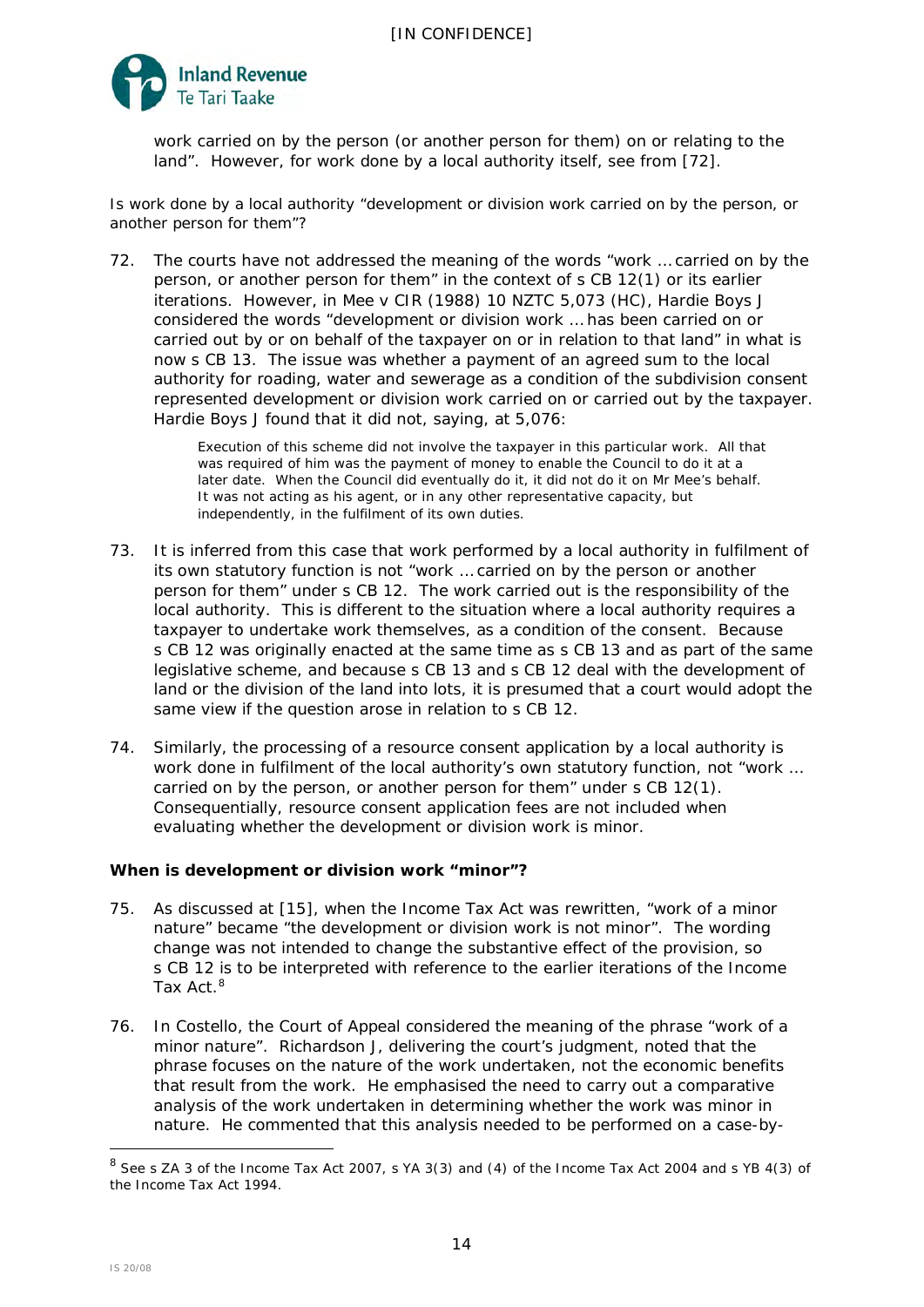

case basis rather than by simply applying a pre-determined or mechanical checklist, at 11,256:

"Minor" like "lesser" is a relative expression. It becomes a question of degree. Whether the work in question is of a minor nature is a matter of fact to be determined on all the circumstances of the particular case. Every subdivision of a larger area into lots will include some survey work, the preparation of appropriate plans, obtaining planning consents and local authority permits and associated legal work including the depositing of subdivisional plans and the issue of any separate titles. [Section CB 12] recognises that the work involved in some subdivisions may be of a minor nature. Whether or not it is so in the particular case calls for an assessment of what was done which in practical terms may require consideration of the time, effort and expense involved. The statutory yardstick is not precise. It does not specify any particular criteria. It calls for an overall judgment not a mechanical application of a checklist.

77. His Honour had made similar comments in *Lowe,* at 61,020:

Whether the work is of a minor nature must, it seems, depend on an overall assessment of such matters as the time, effort and expense involved, measured both in absolute terms and relative to the nature and value of the land on which the work is done.

- 78. Therefore, whether work done in developing land or dividing the land into lots is minor depends on an overall assessment of the facts of each case, having regard to what has been done relative to both the nature and value of the land involved. It does not require a mechanical application of a checklist.
- 79. The courts have identified several factors to be considered in determining whether development or division work is minor. This Interpretation Statement focuses on how each of these factors has been interpreted and applied. These factors are:
	- the total cost of the work done, in both absolute and relative terms;
	- the nature of the professional services used;
	- the extent of the physical work done; and
	- the significance of the changes to the physical nature and character of the land.

# *Total cost of work done in both absolute and relative terms*

- <span id="page-14-0"></span>80. Richardson J in *Lowe* stated that whether development or division work is minor depends on an overall assessment of the work involved, including the cost, as measured both in absolute (total cost) and relative terms.
- 81. However, cost is only one factor in the overall assessment. In *K v CIR* (1991) 13 NZTC 8,216 (HC), Tompkins J said, at 8,220:

Whether the work is of a minor nature is a matter of fact to be determined depending on all the circumstances of the particular case. Cost is one, but not the only factor.

### *Cost of the work in absolute terms*

82. The courts may take into account the total cost of the work done in absolute terms when assessing whether the development or division work is minor. The higher the cost, the more likely it is that the work is not minor. However, subject to the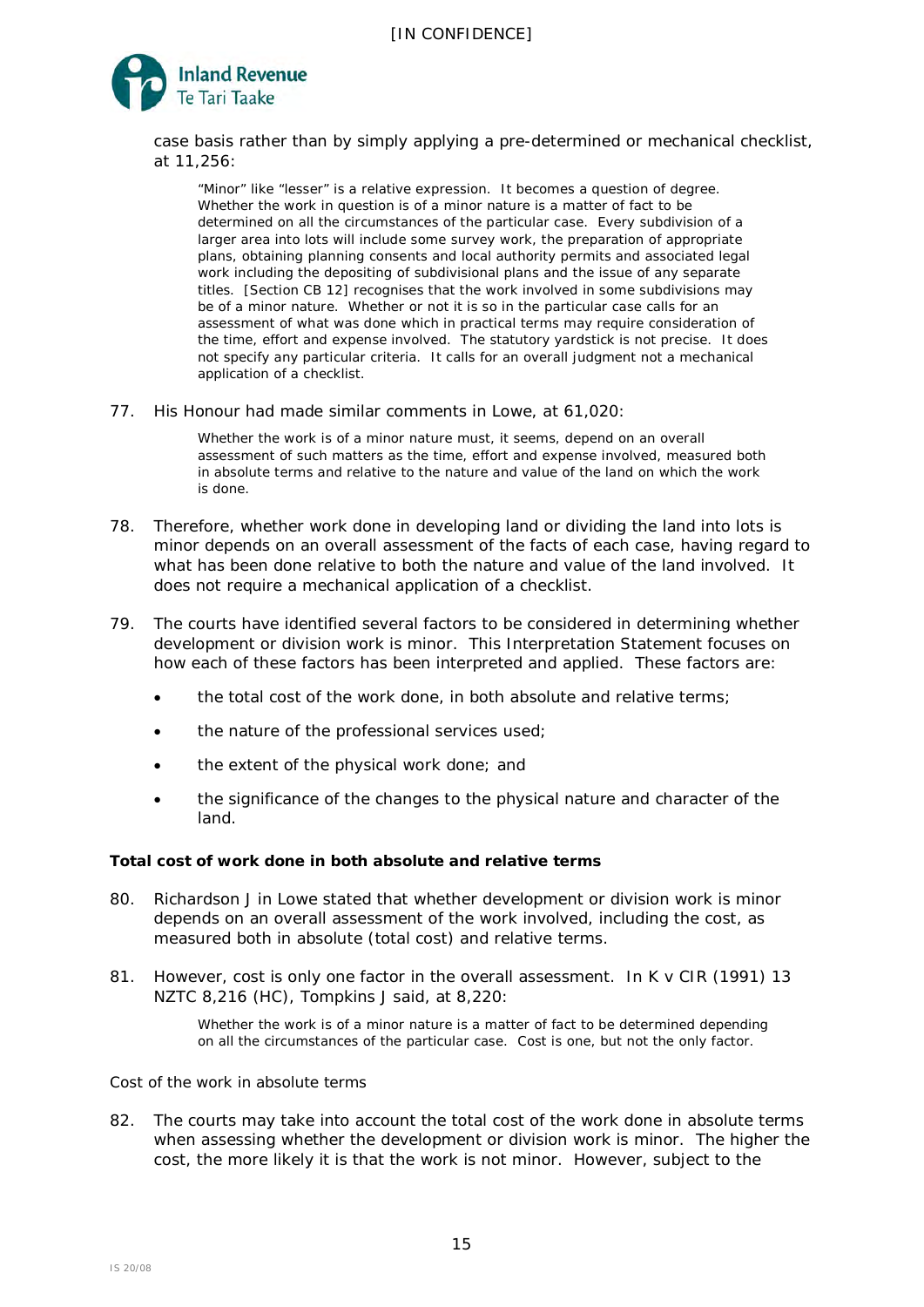

qualification set out at [\[84\]](#page-15-0), cost is only one of four factors that is considered and weighed up in an overall assessment.

- 83. In *Costello* it did not assist the taxpayer that the professional fees for the whole subdivision were a modest \$1,700 (equivalent to approximately \$2,980.00 in 2020). The Court of Appeal considered other factors and concluded that the division work was not minor even taking into account the modest absolute cost. In contrast, in *Case P61,* the survey costs were \$6,334 (equivalent to approximately \$18,800 in 2020), and Judge Barber did not find that this expenditure affected his decision that the division work was minor.
- <span id="page-15-0"></span>84. Although the development or division work is to be measured in both absolute and relative terms, the Commissioner considers that there will be a point where the absolute value of the sum spent on the development or division work is so high this factor alone will indicate that the work is more than minor.
- 85. To assist taxpayers with the absolute cost inquiry, the Commissioner accepts that amounts of \$50,000 or below will be considered low in absolute cost terms. This figure is a 'safe harbour' figure. It is intended to give taxpayers greater certainty when making this cost assessment. It does not mean that amounts in excess of this figure will necessarily be considered more than minor, but it is a strong indicator that the scale of the work is likely to be more than minor. In some cases, the figure may be so high as to fail the test outright (as per [\[84\]](#page-15-0)) and in other cases there may still be a need to weigh up all the factors.
- 86. Although the costs may be low in absolute terms, the amount spent may indicate that the development or division work is more than minor in relative terms.

# *Cost of the work in relative terms*

- 87. As noted in *Lowe*, the courts may take into account the cost of development or division work relative to the nature and value of the land on which the work is done when assessing whether the development or division work is minor. The higher the cost of the work done relative to the value of the land that is subject to the undertaking or scheme, the more likely it is that the work is not minor.
- 88. One issue is what parcel of land must be valued for the purpose of the relative cost assessment: the value of the land disposed of, or all the land that is subject to the undertaking or scheme? The Commissioner considers that based on the language of s CB 12, the land to be valued is all the land that is subject to the undertaking or scheme. (See "QB 15/04: Income tax — whether it is possible that the disposal of land that is part of an undertaking or scheme involving development or division will not give rise to income, even if no exclusion applies", *Tax Information Bulletin* Vol 27, No 4 (May 2015): 37.)
- 89. Another issue is how to determine the value of the land, against which the cost of the development or division work could be compared. Over the years, various values have been used in the High Court and Taxation Review Authority, including the "cost of the land"<sup>9</sup>, the "ultimate value achieved"<sup>[10](#page-15-2)</sup> and the "sale price of the

<span id="page-15-1"></span><sup>9</sup> *Wellington v CIR* (1981) 5 NZTC 61,101 (HC).

<span id="page-15-2"></span><sup>10</sup> *Dobson v CIR* (1987) 9 NZTC 6,025 (HC).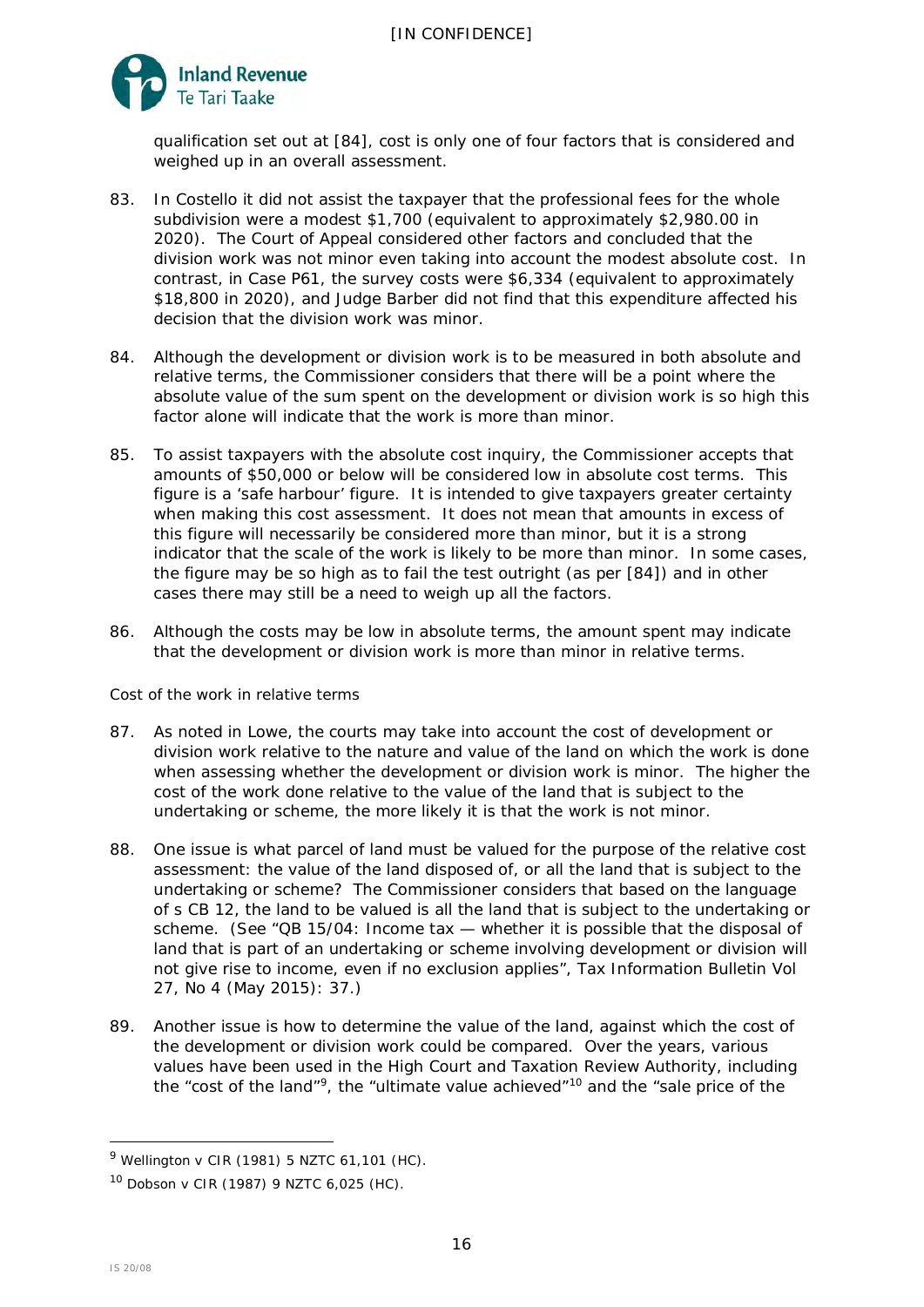

land or some of it<sup>"[11](#page-16-0)</sup>. However, the Commissioner considers that, based on the Court of Appeal decision in *Lowe*, the relative cost of the work should be compared with the total value of all the land subject to the undertaking or scheme at the commencement of the work. This is because the cost of the work is to be compared with "the value of the land on which the work is done" per Richardson J, at 61,028:

Whether the work is of a minor nature must, it seems, depend on an overall assessment of such matters as the time, effort and expense involved, measured both in absolute terms and **relative to the nature and value of the land on which the work is done**. [Emphasis added]

- 90. This approach minimises distortion due to movement in land values from the passage of time and from alterations to the land.
- 91. The value of the land at the commencement of the work should include the value of any buildings on the land. This was the approach taken in *Wellington* where Ongley J held that work costing \$9,080, in relation to the land and buildings that cost \$12,000, could hardly be said to be minor.
- 92. To assist taxpayers with this inquiry, the Commissioner accepts that relative costs of less than 5% will be considered low in relative cost terms. This figure is a 'safe harbour' figure and is intended to give taxpayers greater certainty when making this cost assessment. It does not mean that relative costs of 5% or greater will necessarily be considered more than minor, but it is an indicator that the scale of the work is likely more than minor, unless other factors can prove otherwise.
- 93. Although the costs may be low in relative terms, the amount spent may indicate that the development or division work is more than minor in absolute terms. For example, costs of \$70,000 on a \$2,000,000 subdivision would be low in relative terms at only 3.5% (according to the Commissioner's safe harbour) but would not be low in absolute terms (again, according to the Commissioner's safe harbour).
- 94. Where the value of land is unknown, an independent valuation may be used to determine the market value of the land prior to the start of the subdivision or development work. It may also be appropriate to use a recent council rating valuation, if that valuation reflects the market value of the land. Example 2 of this Interpretation Statement concerns a situation where the value of the land is unknown at the start of the work.

# *Work done by the taxpayer*

- 95. In evaluating the total cost of the work done, the courts will consider work done by the taxpayer themselves. If the cost of the development was low, but this was because the taxpayer performed some of the development or division work, then the courts will give limited weight to the cost factor when evaluating whether the development or division work is minor.
- 96. For example, in *K v CIR*, Tompkins J concluded that although the expenses of the development or division work were low because the work was performed by one of the taxpayers, this did not undermine the conclusion that the development or division work was more than minor, at 8,219 and 8,220:

<span id="page-16-0"></span><sup>11</sup> *Case E41* (1982) 5 NZTC 59,255 and *Case P61* (1992) 14 NZTC 4,416.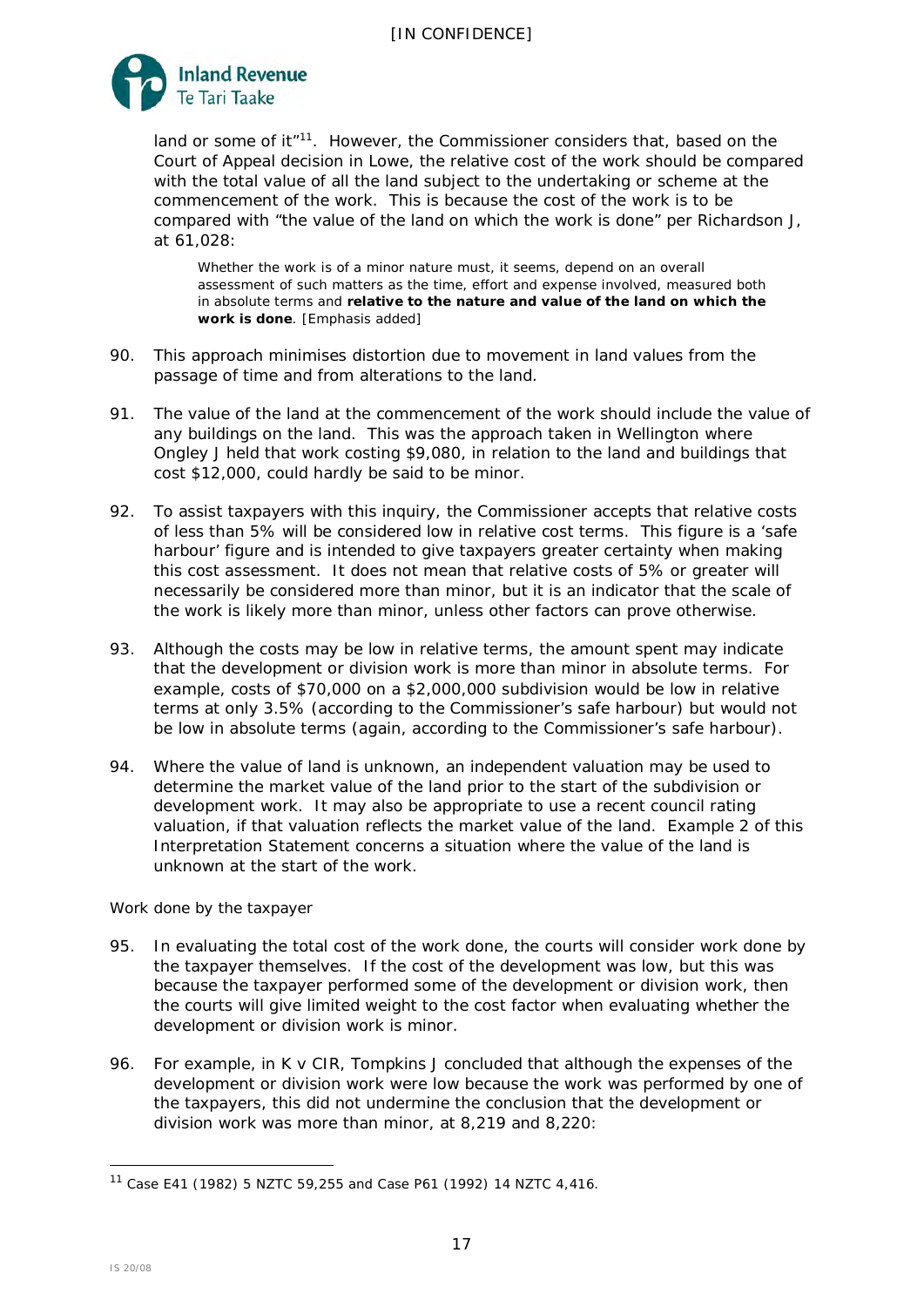

…

…

The only cost relating to the division into lots was a cross-lease plan that cost \$154.50. It was in reliance on these figures that [the taxpayer] submitted that obtaining the cross-lease plan, and therefore the division work, was minor having regard to the costs of each of the projects.

There would also have been considerable legal work in the deposit of each of the subdivisional plans and the issue of the separate titles that were going to be required in order to carry out the scheme involving, as it did, the sale of the home units. In this particular case no legal costs were incurred because Mr K, being a solicitor, was able to and did carry out the work without charging himself or his wife a fee.

It is my conclusion, having regard to these factors, that in both cases the division work of the kind I have described was not, in the context of each scheme, work of a minor nature.

- 97. Similarly, in *Case E41* (1982) 5 NZTC 59,255, Judge Barber considered the costs of certain development and division work, including fencing work carried out by the taxpayer, and found that it was not work of a minor nature despite the cost of the development being relatively low.
- 98. The Commissioner will take a similar approach when applying the absolute and relative cost safe harbours. Where a taxpayer has been able to keep development or division work costs low because they have performed the work themselves, the Commissioner will give limited weight to the cost factor when evaluating whether the development or division work is minor.
- 99. Example 3 of this Interpretation Statement concerns work done by the taxpayer and a low cost of work.

# *GST-treatment*

100. In some cases, a taxpayer may be registered for GST and the land in question forms part of their taxable activity. If a taxpayer is registered for GST, and if they are able to claim back the input tax under the Goods and Services Tax Act 1985, then, the GST component of their costs may be excluded when determining the cost of the work done in absolute and relative terms. This reflects the fact that the taxpayer can claim an input tax deduction for this GST component, and therefore reduces their overall costs.

#### *Nature of professional services used*

- 101. Development or division work typically requires the services of professionals such as a solicitor, a surveyor, an engineer or a valuer. The courts have considered the use of professionals in determining whether the development or division work was minor.
- 102. From the case law, the use of professionals is considered in light of:
	- the amount of time such professionals expended to undertake the development or division work; and
	- the complexity and significance of the work that the professionals undertook.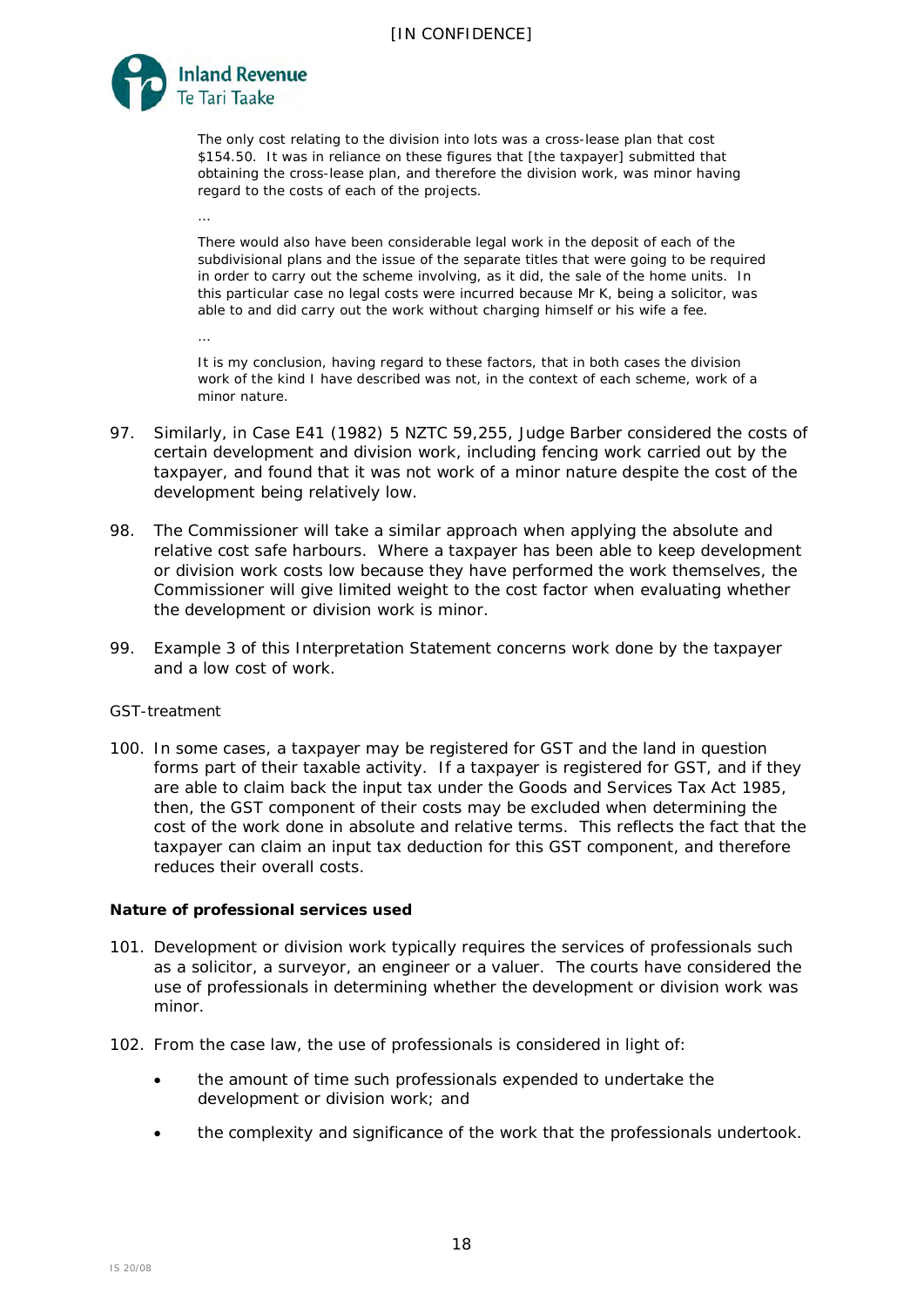

103. Even straightforward development or division work will require the services of professionals. For example, even the simplest subdivision would require the services of a solicitor and a surveyor. Consequently, the use of professional services is just one of the four factors that is taken into account when making an overall judgment as to whether the development or division work is minor.

### *Amount of time professional services were required*

104. In *Case E41,* the taxpayer had undertaken much of the division work himself and the legal costs were not substantial. However, Judge Barber took into account the amount of time the surveyor took to undertake the subdivision and determined that the work of the surveyor, in combination with the work of a lawyer and the work done by the taxpayer, showed that the division work was more than minor. Judge Barber said, at 59,261:

> The evidence showed that the subdivisional work proceeded very smoothly, speedily and inexpensively as these matters go. **Nevertheless a surveyor was engaged in field work for two weeks and office drafting work for at least one day.** The legal and local authority aspects were minimal. I have already referred to Mr. ON's evidence of clearing gorse from the boundaries and then burning off same and the new fencing work involved. His evidence as quoted by me above shows that he intended the fencing work as part of the subdivision. In any case I think that where there is a scheme to subdivide lots for sale but they cannot be sold unless certain fencing work is effected, then that fencing work must be regarded as part of the overall scheme of subdivision work. The evidence outlined above shows that the purchasers required the fencing work to be effected. **I think that on the facts of this case, although the division work was not that extensive by comparison with subdivisional work in general, nevertheless the combination of survey, legal and fencing work was something more than "of a minor nature".**  [Emphasis added]

105. The more time a professional, or professionals, spend on development or division work, the more likely the development or division work will not be minor. The amount of time a professional spends may also be an indicator of the complexity of the professional work.

*Complexity and significance of the professional work*

- 106. The complexity and significance of the professional work done to effect the development or division is an important factor the courts consider when evaluating whether the development or division work is minor. If the work required from professionals is straightforward, the courts will be more likely to conclude the development or division work is minor. For example, if a taxpayer divides land into lots and this division is very simple because it used established procedures and was routine, then a court would be more likely to conclude that the division work is minor.
- 107. Conversely, if additional work, beyond straightforward surveying and conveyancing, is required for completion of the undertaking or scheme, then this will indicate that the development or division work is not minor. The introduction of an additional professional activity (beyond minimal surveying and conveyancing) that is a significant part of the undertaking may be enough to make the work more than minor.
- 108. In *Costello v CIR* (1993) 15 NZTC 10,285 (HC)*,* the taxpayer engaged a surveyor to facilitate the subdivision of land. The plan produced showed more than 30 separate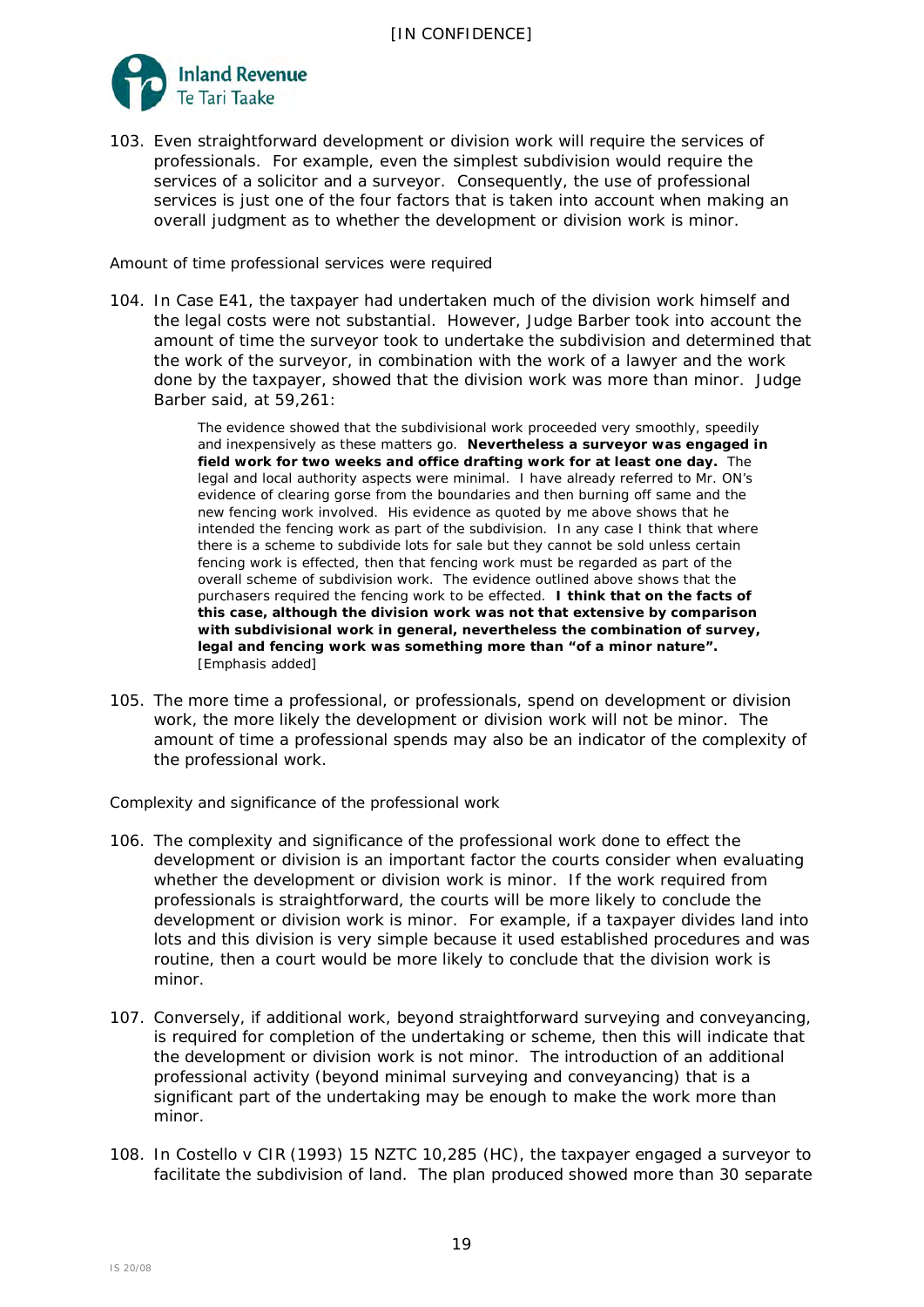

areas delineated with their respective entitlements. Work was also done by a valuer, so that an appropriate valuation could be made for each unit (as required under the Unit Titles Act 1972), and a solicitor undertook additional work. Speight J, in the High Court, held that while the fees the professionals charged were modest, a complicated series of steps was undertaken in three separate professional disciplines (law, surveying and valuation). The scheme could not have been finalised and unit titles made available for issue unless each step undertaken by the professionals was accurately completed. This was a factor that led Speight J to the conclusion that the division work the taxpayer undertook was not minor. In the subsequent Court of Appeal case<sup>12</sup>, it was concluded that Speight J did not err in his overall approach to the question or in his conclusion.

109. *K v CIR* involved complex legal work in the subdivision of two properties and, despite no fees being charged, the complexity of this legal work indicated that the division work was more than minor. Tompkins J said, at 8,221:

> There would also have been considerable legal work in the deposit of each of the subdivisional plans and the issue of the separate titles that were going to be required in order to carry out the scheme involving, as it did, the sale of the home units. In this particular case no legal costs were incurred because Mr K, being a solicitor, was able and did carry out the work without charging himself or his wife a fee.

110. Similarly, in *Case N59,* subdivision work was held not to be minor, in part due to the considerable legal work involved. Judge Barber held, at 3,464:

> There was no evidence as to cost of the development or subdivision work. It appears that the development work must have been contour work for access and foundations and landscaping work. Apart from landscaping, development work may have been completed prior to the formulation of the intention to also sell the second flat. However, in my view, the division work in such a project cannot normally be regarded as work of a minor nature. The minimum division work involved surveying, preparation of the flat plans, lodging and depositing same at a Land Transfer Office, drafting and execution of cross-leases, and obtaining of separate composite titles. **I do not think that a conveyancing solicitor would regard such work as of a minor nature in relation to these two sale transactions even though it may be routine.** [Emphasis added]

- 111. In other cases, the development or division work a professional undertook was straightforward, and this was a factor in the court's decision that the development or division work was minor. For example, in *Case P61*, two lots of land were amalgamated and then subdivided. The taxpayer's subdivision expenditure comprised only a modest amount for survey and legal work. The subdivision involved the creation of easements to give access and to convey power and water. Judge Barber decided that these easements were undertaken in the standard way and were quite straightforward from a legal point of view, needing little time to complete. Considering the complexity of the work, Judge Barber decided that the professional work needed was much less than was needed in another subdivision case (*Wellington*), so the development or division work was minor.
- 112. Another example is *Case R7* which also concerned an amalgamation and subdivision. Judge Barber held that the development and division work was minor because it involved uncomplicated and quite minor survey work and legal work.
- 113. Example 1 of this Interpretation Statement features uncomplicated division work.

<span id="page-19-0"></span><sup>12</sup> *Costello v CIR* (1994) 16 NZTC 11,253 (CA).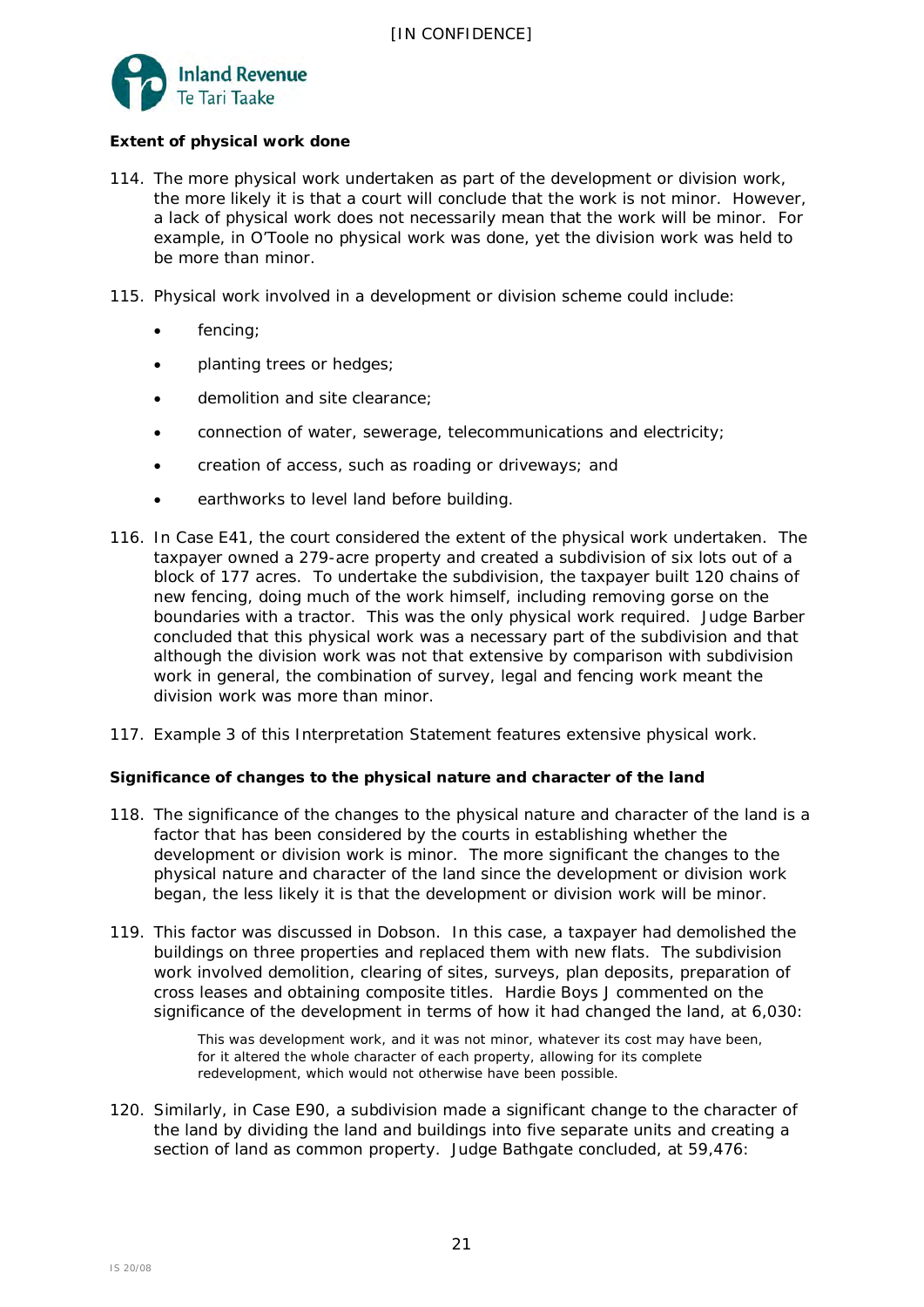

- 57. While the term "division of the land into lots" has a broad meaning and encompasses all types of boundary adjustments, the amount received from the sale of that adjusted land may not be taxable under s CB 12 if:
	- the other conditions of s CB 12(1) are not satisfied (that is, the division work  $\mathbf{x}$  $is minor):$  or
	- one of the exclusions to s CB 12 is satisfied; or  $\mathbf{x}$
	- it can be established that the undertaking or scheme involving the land was  $\mathbf{v}$ not carried on with a view to disposing of that land (discussed at [37] to [38] and in QB 15/04).
- 58. A boundary adjustment where physical work is carried out could also fall within the definition of "development work" in s CB 12(1) (see Anamco, Dobsonand **Wellington**
- 59. Example 4 of this Interpretation Statement concerns a boundary adjustment.

# Is building on the land "development work"

In Dobson, Hardie Boys J held that development work referred to in what is now 60. s CB 12(1) does not include the construction of buildings, as income derived from this activity is assessed under what is now s CB 11 or in the case of others who build for profit, what is now s CB 3.<sup>6</sup> Therefore, building work is not development work, so building work is not taken into account in assessing whether s CB 12(1) applies to the land. As observed by Hardie Boys J, at 6,030:

> The question to be determined in respect of each of the three properties involved in this case is therefore whether their division into lots, or their development, as distinct from the construction of buildings on them, was "work of a minor nature".

61. It may be difficult to determine whether the work is preliminary development or division work (which could be development or division work for the purposes of s CB 12(1)) or part of the construction process of a building (which, per Dobson would not be development work). In **Dobson** Hardie Boys J concluded, at 6,030;

> Demolition, clearing of the sites, surveys, the deposit of plans, the preparation of cross leases, the obtaining of composite titles, were all part of, and together comprised, the development and division work involved. All else was part of the construction of the new flats.

- 62. Accordingly, the demolition and clearing of the sites was regarded as preliminary work that was within the phrase "development or division into lots".
- 63. The decision in Dobsonwas followed in Case R7 In that case, an old house was purchased, placed on the site of a subdivision and partly renovated. Judge Barber did not regard the purchase and placement of the house on the site as development work. He excluded the necessary minor excavation work for the foundations of the house when he weighed up whether the development work was minor.
- 64. Whether an item of development work is preliminary to construction work or is part of the construction process is a question of fact to be determined in each case.

<sup>&</sup>lt;sup>6</sup> Section CB 11 covers disposals of land within 10 years of improvement by a building business, and

s CB 3 covers profit-making undertakings or schemes.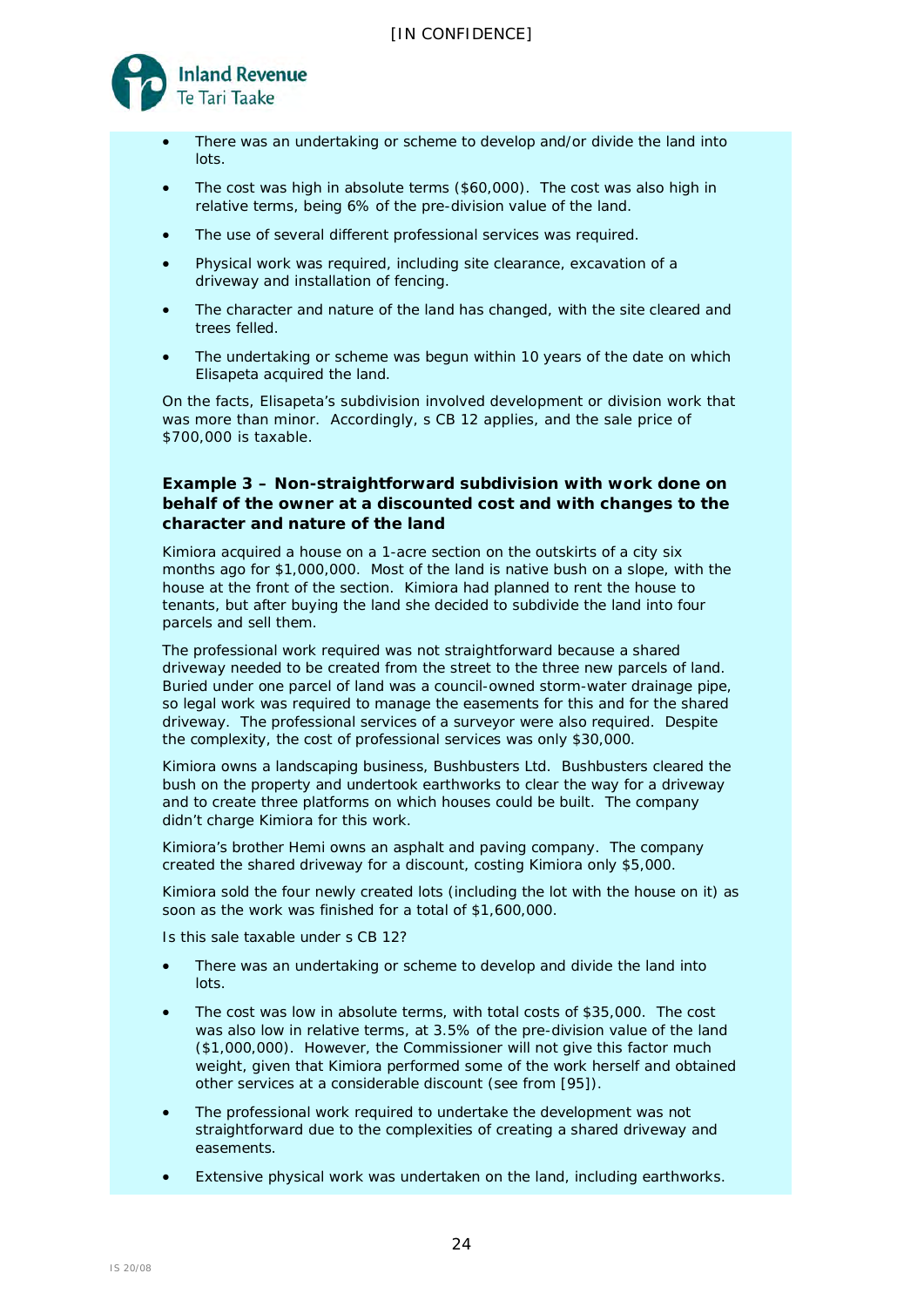

- The nature and character of the land changed significantly from native bush on a slope to cleared, flattened land suitable for housing.
- The undertaking or scheme was begun within 10 years of the date on which Kimiora acquired the land.

On the facts, despite the low cost of the work, Kimiora's development and subdivision involved development and division work that was more than minor. Accordingly, s CB 12 applies, and the sale price of \$1,600,000 is taxable.

# **Example 4 – Boundary adjustment**

While preparing to sell her quarter-acre residential property (which she had owned for 5 years), Michelle obtained a valuation and found it was worth \$750,000. Michelle also discovered from the valuation report that she and her neighbour Daneka had been mistaken about where the boundary was between their properties. As a result, Michelle's prized rose garden extends a little over the boundary into Daneka's land.

This garden adds value to Michelle's property. After negotiating, Michelle and Daneka agree that they will adjust the boundary to add a small corner from the rear of Daneka's property to Michelle's, so Michelle can keep her rose garden. In consideration for this, Michelle pays Daneka \$6,000. The only work involved is straightforward survey and legal work, which is completed without any difficulty at a cost of \$15,000. Once the boundary adjustment is completed, Michelle sells the land for \$761,000.

Is this sale taxable under s CB 12?

- There was an undertaking or scheme to divide the land into lots (being the boundary adjustment).
- Although there was a cost in undertaking the division work of \$15,000, it was low in absolute terms and in relative terms (2%).
- The professional work required to undertake the division work was straightforward.
- No physical work was required.
- The nature and character of the land were unchanged.

From the facts, the division work was minor. Accordingly, the sale price of \$761,000 is not taxable under s CB 12.

# **Example 5 – A subdivision with some physical work required**

Nick acquired a 50-hectare farm property at a cost of \$1,400,000. The farm comprises two connected parcels of land. Within one month of Nick's acquisition of the property, the power was connected for farm development purposes at a cost of \$15,000, paid to the power company. This resulted in the erection of a transformer structure on the land. Two months later he accepted an offer of \$175,000 for a 0.5-hectare parcel of the land.

As a condition of the subdivision consent, the Council required Nick to construct an entranceway to the subdivided lot. A power supply to the subdivided lot already existed.

Constructing an entrance way to the lot cost \$2,000 and was very straightforward. The creation of the entranceway is development work.

The farm had two existing titles, so it was a relatively simple exercise to adjust the boundaries to provide a small residential block for sale. The boundary adjustment is division work. The costs involved in the subdivision were: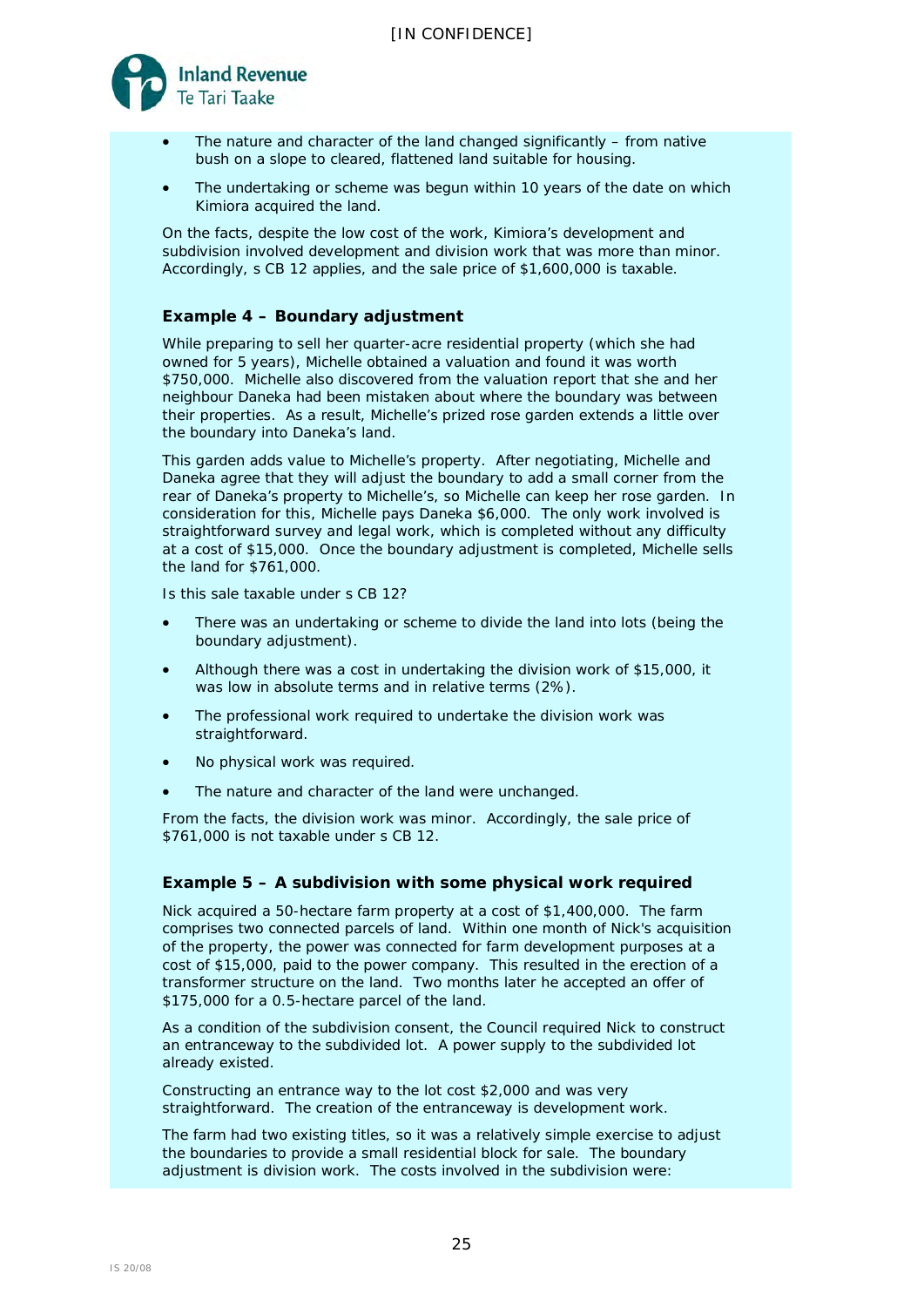$\phi$ 



| Surveying (including):                               |          |
|------------------------------------------------------|----------|
| Scheme plan preparation and submissions<br>$\bullet$ |          |
| • Field Work and LT plan preparation                 | \$20,000 |
| Entrance Way                                         | \$2,000  |
| Legal fees                                           | \$7,000  |
| <b>TOTAL</b>                                         | \$29,000 |
|                                                      |          |

Is this sale taxable under s CB 12?

- There was an undertaking or scheme to develop and divide the land into lots.
- Although there was a cost in undertaking the division work of \$29,000, it was low in absolute terms (\$29,000) and in relative terms (2.6%).
- The professional services of a surveyor and a lawyer were required to subdivide the land. The legal work involved was minimal in both cost and complexity. The survey work was standard as it entailed only a simple boundary adjustment.
- Physical work was required to be carried out on the land. This was the construction of the entranceway. This work was not extensive.
- The erection of the transformer structure by the power company was an expensive procedure. It was work of a physical nature. However, it did not form part of the undertaking or scheme of subdivision. It was done for a different purpose, of farm development. On this basis the additional costs associated with the supply of electricity to the section would not form part of the subdivision.
- The nature and character of the land were not changed.
- The undertaking or scheme was begun within 10 years of the date on which Nick purchased the land.

On the facts, the division work was minor. Accordingly, the sale price of \$175,000 is not taxable under s CB 12.

However, if Nick had incurred significant expenditure in dividing the farm into say three or more titles, as well as fencing the relevant sections off (including the removal of gorse bushes, creating new fences and replacing old ones), the Commissioner considers that this example would most likely be more than minor. In that case, the proceeds of the sale of the land would be taxable.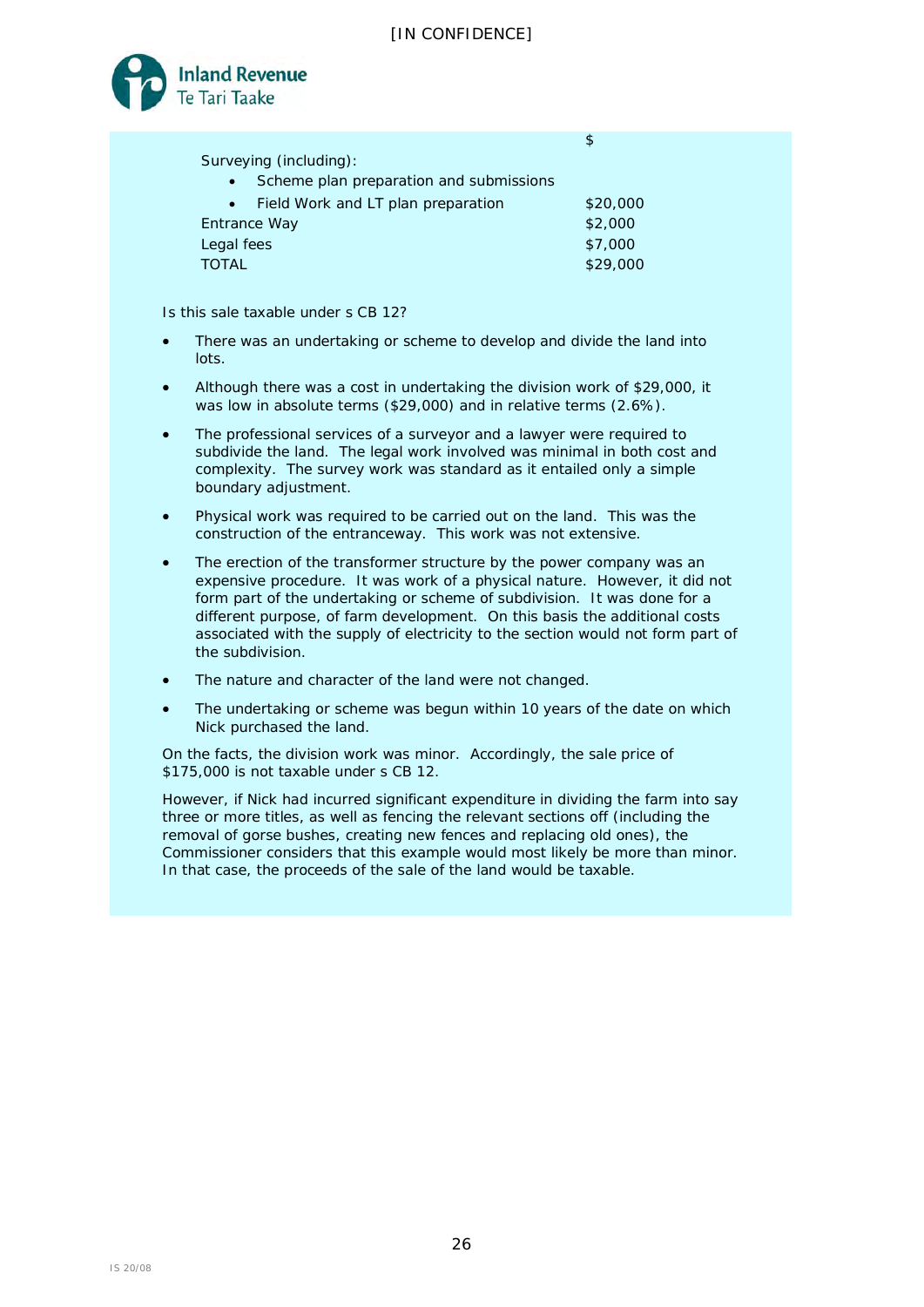

# **References**

# **Subject references**

development of the land division of the land into lots dispose land not minor undertaking or scheme

# **Legislative references**

Goods and Services Tax Act 1985 Income Tax Act 1976, s 67(4) Income Tax Act 1994, s CD 1(2)(f), YB 4(3) Income Tax Act 2004, s CB 10, YA 3(3) and (4) Income Tax Act 2007, subpart CB (ss CB 6, CB 6A, CB 7–CB 14, CB 15, CB 17–CB 23, CB 23B), s CC 1, YA 1 ("dispose", "land"), ZA 3 Land and Income Tax Act 1954, s 88AA Land and Income Tax Amendment Act 1973, s 9(1) Resource Management Act 1991, s (2)(c) Unit Titles Act 1972

#### **Case references**

*Anzamco Ltd (in liq) v CIR* (1983) 6 NZTC 61,522  $(HC)$ *Aubrey v CIR* (1984) 6 NZTC 61,765 (HC) *Case D24* (1979) 4 NZTC 60,597 *Case E41* (1982) 5 NZTC 59,255 *Case E90* (1982) 5 NZTC 59,471 *Case N59* (1991) 13 NZTC 3,457 *Case P61* (1992) 14 NZTC 4,416 *Case R7* (1994) 16 NZTC 6,035 *Case S86* (1996) 17 NZTC 7,538 *Costello v CIR* (1993) 15 NZTC 10,285 (HC) *Costello v CIR* (1994) 16 NZTC 11,253 (CA) *Cross v CIR* (1985) 7 NZTC 5,054 (HC) *Cross* v *CIR* (1987) 9 NZTC 6,101(CA) *Duff v CIR* (1982) 5 NZTC 61,131 (CA) *Dobson v CIR* (1987) 9 NZTC 6,025 (HC) *K v CIR* (1991) 13 NZTC 8,216 (HC) *Lowe v CIR* (1981) 5 NZTC 61,006 (CA) *Mee v CIR* (1988) 10 NZTC 5,073 (HC) *O'Toole v CIR* (1985) 7 NZTC 5,045 (HC) *Smith v CIR (No 2)* (1989) 11 NZTC 6,018 (CA) *Vuleta v CIR* [1962] NZLR 325 (SC) *Wellington v CIR* (1981) 5 NZTC 61,101 (HC)

#### **Other references**

- (2 November 1973) 387 *New Zealand Parliamentary Debates* 4,792 (Land and Income Tax Amendment Act 1973 – Third Reading, Frank O'Flynn)
- "QB 15/02: Income tax major development or division - what is 'significant expenditure' for section CB 13 purposes?", *Tax Information Bulletin* Vol 27, No 4 (May 2015): 20.
- "QB 15/04: Income tax whether it is possible that the disposal of land that is part of an undertaking or scheme involving development or division will not give rise to income, even if no exclusion applies", *Tax Information Bulletin* Vol 27, No 4 (May 2015): 37.
- "QB 17/02: Income tax date of acquisition of land, and start date for 2-year bright-line test", *Tax Information Bulletin* Vol 29, No 4 (May 2017): 125.
- "Work of a minor nature", *Tax Information Bulletin* Vol 17, No 1 (February 2005): 5.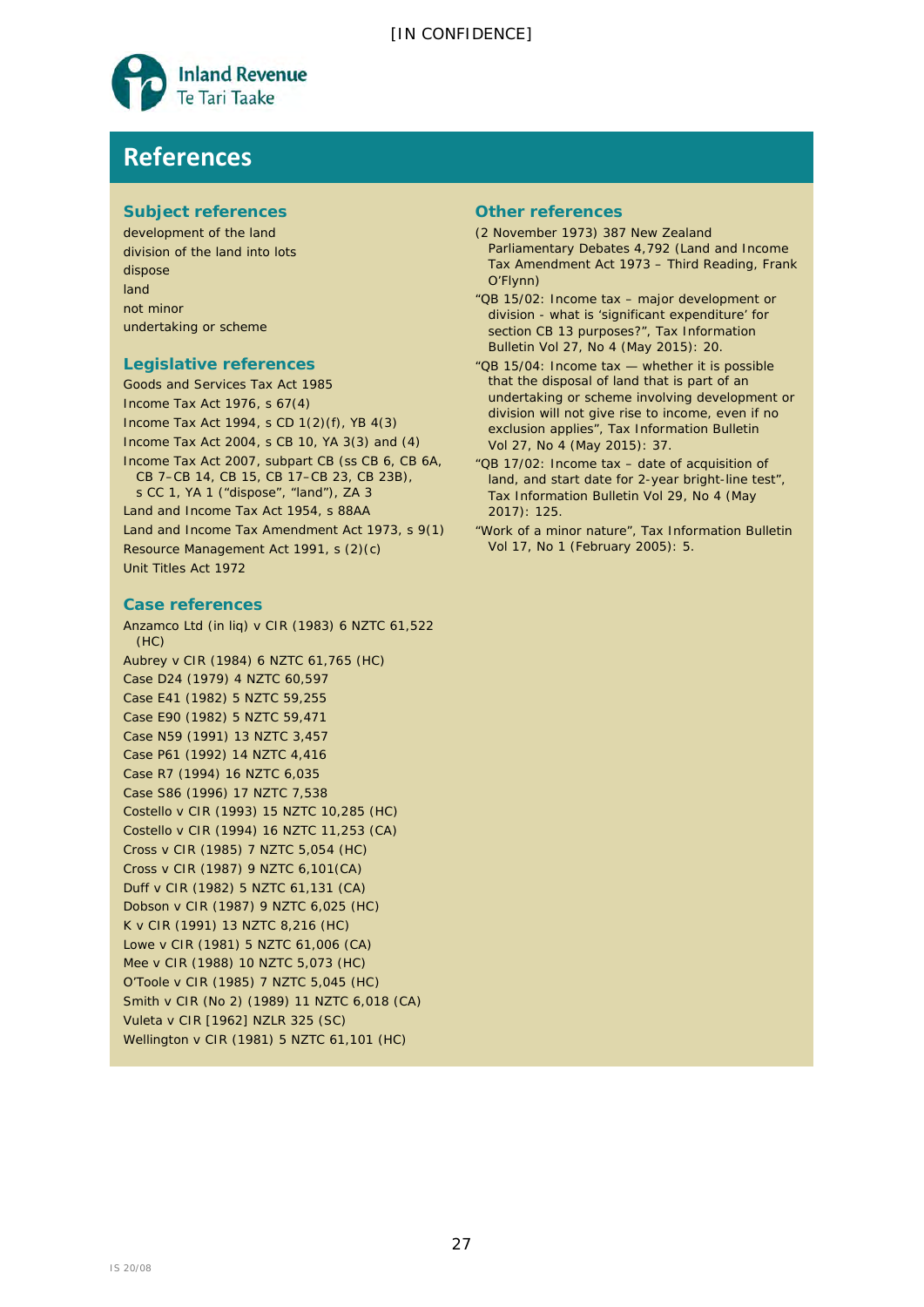

# **Appendix 1: Legislation**

1. Section CB 12 provides:

#### **CB 12 Disposal: schemes for development or division begun within 10 years**

*Income*

- (1) An amount that a person derives from disposing of land is income of the person if the amount is derived in the following circumstances:
	- (a) an undertaking or scheme, which is not necessarily in the nature of a business, is carried on; and
	- (b) the undertaking or scheme involves the development of the land or the division of the land into lots; and
	- (c) the person, or another person for them, carries on development or division work on or relating to the land; and
	- (d) the development or division work is not minor; and
	- (e) the undertaking or scheme was begun within 10 years of the date on which the person acquired the land.

#### *Exclusions*

- (2) Subsection (1) is overridden by the exclusions for residential land in section CB 17, for business premises in section CB 20, for farm land in section CB 21, and for investment land in section CB 23.
- 2. Section CB 17 provides:

#### **CB 17 Residential exclusion from sections CB 12 and CB 13**

*Exclusion: developing or dividing land for residential use*

- (1) Sections CB 12 and CB 13 do not apply if—
	- (a) the work involved in the undertaking or scheme is to create or effect a development, division, or improvement; and
	- (b) the development, division, or improvement is for use in, and for the purposes of, the residing on the land of,—
		- (i) the person:
		- (ii) if members of the person's family live with them, the person and members of the person's family living with them.

*Exclusion: dividing residential land*

- (2) Sections CB 12 and CB 13 do not apply if—
	- (a) the land is a lot that came out of a larger area of land that the person divided into 2 or more lots; and
	- (b) the larger area of land was 4,500 square metres or less immediately before it was divided and was occupied mainly as residential land for,—
		- (i) the person:
		- (ii) if members of the person's family live with them, the person and members of their family living with them.
- 3. Section CB 20 provides: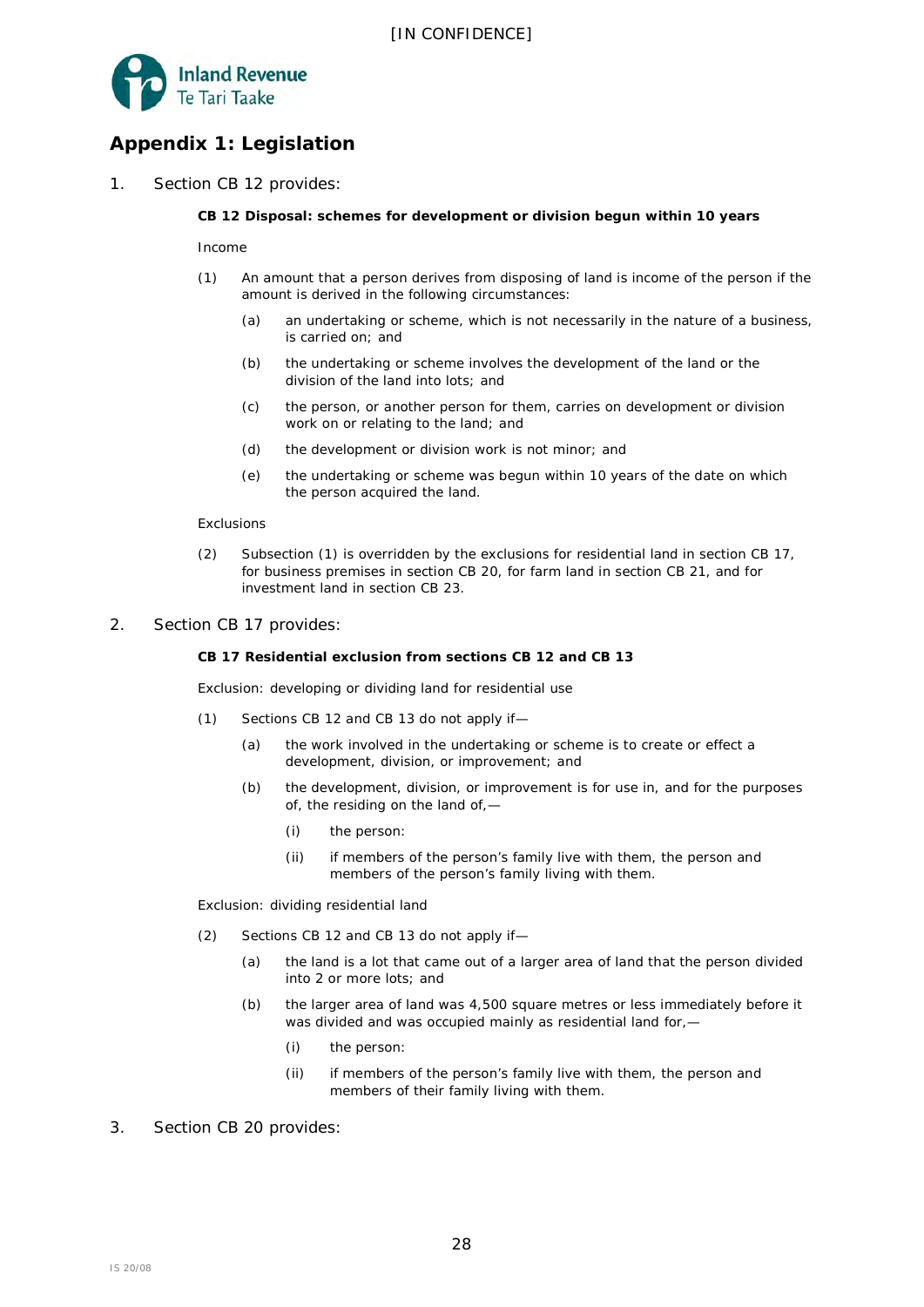

#### **CB 20 Business exclusion from sections CB 12 and CB 13**

Sections CB 12 and CB 13 do not apply if—

- (a) the work involved in the undertaking or scheme is to create or effect a development, division, or improvement; and
- (b) the development, division, or improvement is for use in, and for the purposes of, the carrying on of a business by the person on the land; and
- (c) the business does not consist of the undertaking or scheme.
- 4. Section CB 21 provides:

#### **CB 21 Farm land exclusion from sections CB 12 and CB 13**

*Exclusion*

- (1) Sections CB 12 and CB 13 do not apply if—
	- (a) the land is a lot resulting from the division of a larger area of land into 2 or more lots; and
	- (b) immediately before the land was divided, the larger area of land was occupied or used by the person, their spouse, civil union partner or de facto partner, or both of them, mainly for the purposes of a farming or agricultural business carried on by either or both of them; and
	- (c) the area and nature of the land disposed of mean that it is then capable of being worked as an economic unit as a farming or agricultural business; and
	- (d) the land was disposed of mainly for the purpose of using it in a farming or agricultural business.

*Circumstances for purposes of subsection (1)(d)*

- (2) The circumstances of the disposal of the land are relevant to the decision on whether the land was disposed of mainly for the purpose of using it in a farming or agricultural business. The circumstances include—
	- (a) the consideration for the disposal of the land:
	- (b) current prices paid for land in that area:
	- (c) the terms of the disposal:
	- (d) a zoning or other classification relating to the land:
	- (e) the proximity of the land to any other land being used or developed for uses other than farming or agricultural uses.
- 5. Section CB 23 provides:

#### **CB 23 Investment exclusion from sections CB 12 and CB 13**

Sections CB 12 and CB 13 do not apply if—

- (a) the work involved in the undertaking or scheme is to create or effect a development, division, or improvement; and
- (b) the development, division, or improvement is for use in, and for the purposes of, the person's deriving from the land income of the kind described in section CC 1 (Land).
- 6. Section CB 23B provides: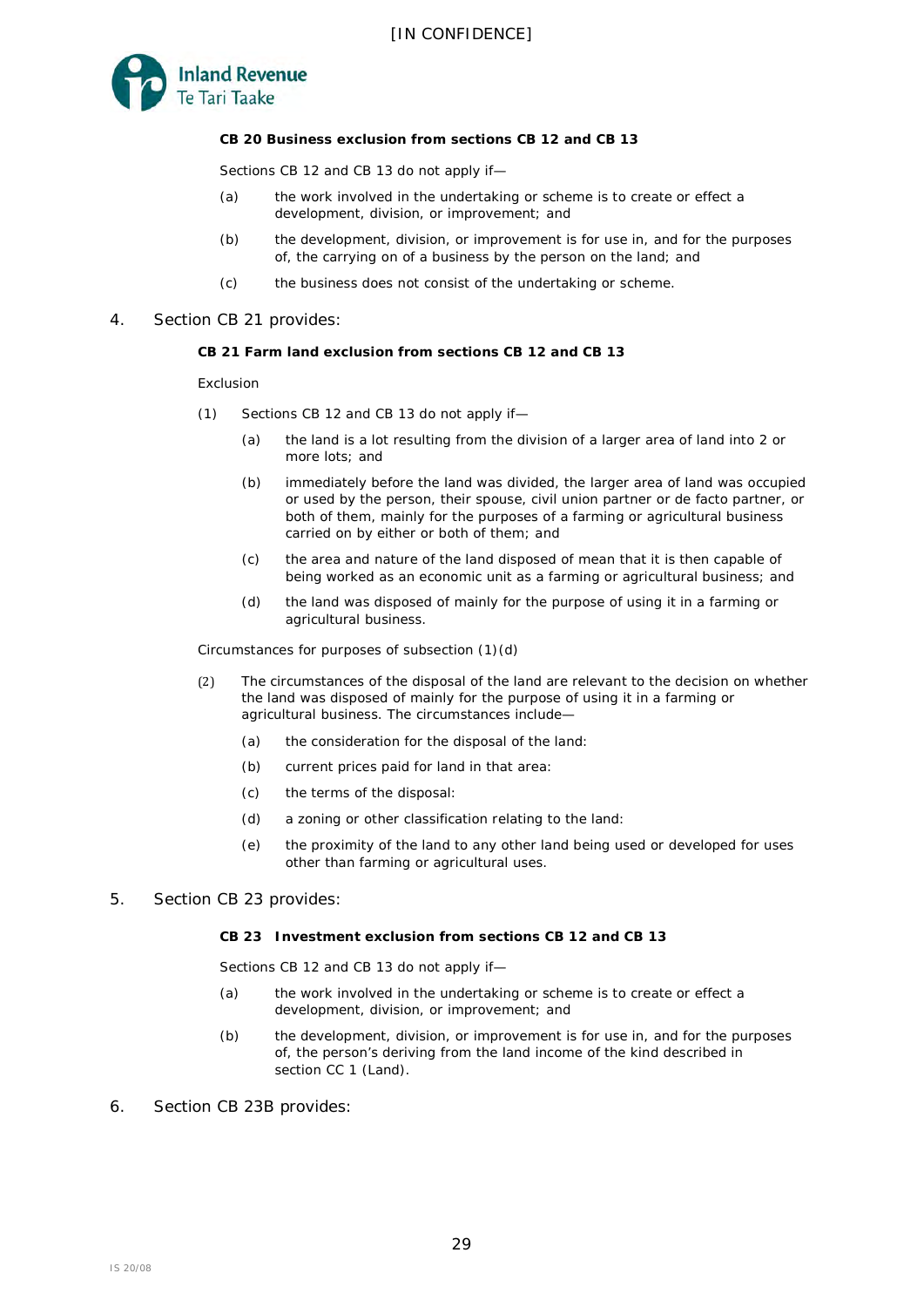

#### **CB 23B Land partially disposed of or disposed of with other land**

Sections CB 6A to CB 23 apply to an amount derived from the disposal of land if the land is—

- (a) part of the land to which the relevant section applies:
- (b) the whole of the land to which the relevant section applies:
- (c) disposed of together with other land.
- 7. "Dispose" is defined in s YA 1. The relevant parts of the definition state:

#### **dispose**—

- (a) In sections CB 6A to CB 16, CB 18, CB 19, CB 21, CB 22, and subpart EL (which relate to the disposal of land), for land, includes—
	- (i) compulsory acquisition under any Act by the Crown, a local authority, or a public authority:
	- (ii) if there is a mortgage secured on the land, a disposal by or for the mortgagee as a result of the mortgagor's defaulting under the mortgage:
- 8. "Estate" is defined in s YA 1 in relation to land:

**estate** in relation to land, **interest** in relation to land, **estate or interest in land**, **estate in land, interest in land**, and similar terms—

- (a) mean an estate or interest in the land, whether legal or equitable, and whether vested or contingent, in possession, reversion, or remainder; and
- (b) Include a right, whether direct or through a trustee or otherwise, to—
	- (i) the possession of the land (for example: a licence to occupy, as that term is defined in section 122 of the Land Transfer Act 2017):
	- (ii) the receipt of the rents or profits from the land:
	- (iii) the proceeds of the disposal of the land; and
- (c) do not include a mortgage
- 9. "Interest" is defined in s YA 1. The relevant part of the definition states:

#### **interest,—**

**…** 

- (d) in relation to land, **interest in land**, **estate or interest in land**, and similar terms are defined under the definition of **estate**
- 10. "Land" is defined in s YA 1 to include an estate or interest in land. The relevant parts of the definition state:

#### **land**—

- (a) includes any estate or interest in land:
- (b) includes an option to acquire land or an estate or interest in land:
- (c) does not include a mortgage:

…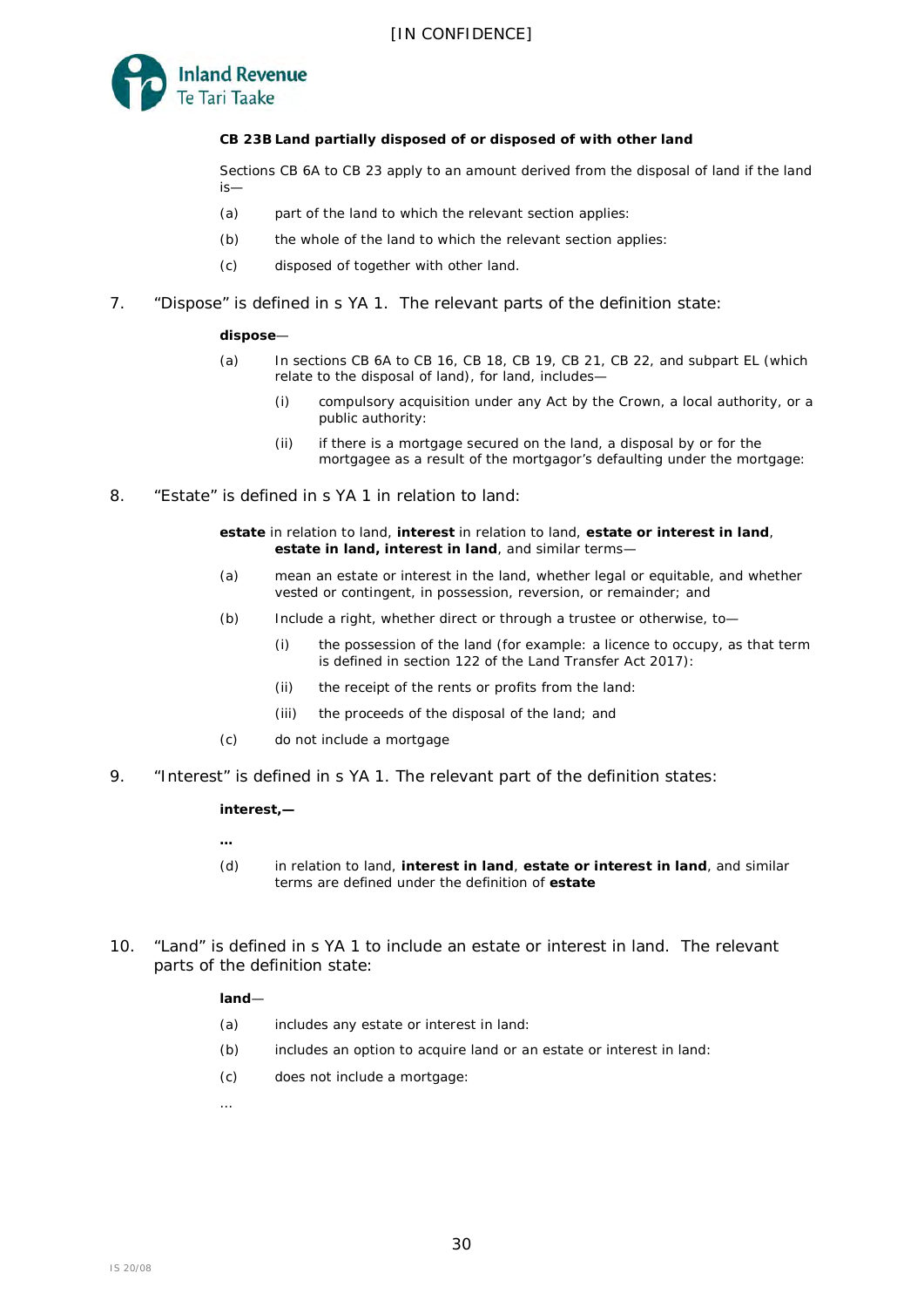

# **Appendix 2: Summary of cases considering whether development or division work was minor**

- 1. The following two tables summarise the cases which decided whether development or divisions work was minor (1) or was not minor (2). These cases are discussed throughout this statement.
- 2. In both tables, the approximate date of expenditure or receipt is shown for each case. For example, "(1974–75\$)" means expenditure or receipt occurred in the 1974 and 1975 years.

| Case                                         | Land division or<br>development &<br>total value                                                                                                                                                                                                        | <b>Work: professional</b><br>& physical                                                                                                                                                                                       | <b>Reasons for</b><br>decision that work<br>was minor                                                                                                                                                |
|----------------------------------------------|---------------------------------------------------------------------------------------------------------------------------------------------------------------------------------------------------------------------------------------------------------|-------------------------------------------------------------------------------------------------------------------------------------------------------------------------------------------------------------------------------|------------------------------------------------------------------------------------------------------------------------------------------------------------------------------------------------------|
| <i>Case D24</i><br>$(1979)$ 4<br>NZTC 60,597 | Division of 2.429ha<br>into six lots<br>Total sale value of<br>lots: \$32,900 (1975-<br>76\$)<br>Cost of land: \$22,000<br>$(1971\$                                                                                                                     | Cost of subdivision,<br>professional services,<br>surveyor's fees,<br>disbursements and<br>legal fees: \$1,939<br>$(1975 - 76$ \$)<br>Reserve contribution:<br>\$1,170 (1974\$)                                               | Reserve contribution<br>is not work, so costs<br>of subdivision relative<br>to value of land were<br>minimal<br>Land Transfer Office<br>deposit not considered<br>"work" in<br>circumstances of case |
| Case P61<br>$(1992)$ 14<br><b>NZTC 4,416</b> | Amalgamation of two<br>lots of land and then<br>subdivision into three<br>sections, a land swap,<br>and further<br>subdivision to create<br>three smaller lots<br>Two sections sold:<br>one for \$46,137<br>$(1984\$ ) and one for<br>\$40,000 (1986\$) | Surveying and legal<br>work simple and<br>straightforward<br>Cost of survey work:<br>\$6,334 (1986\$)<br>Water, sewerage and<br>clearing work<br>undertaken five or six<br>years earlier for the<br>purposes of an<br>orchard | While the type of work<br>is similar to that in<br>Wellington, the<br>degree of work was<br>relatively much less<br>Costs of earlier work<br>done for orchard<br>purposes excluded                   |

# **Table 1: Cases that decided development or division work was minor**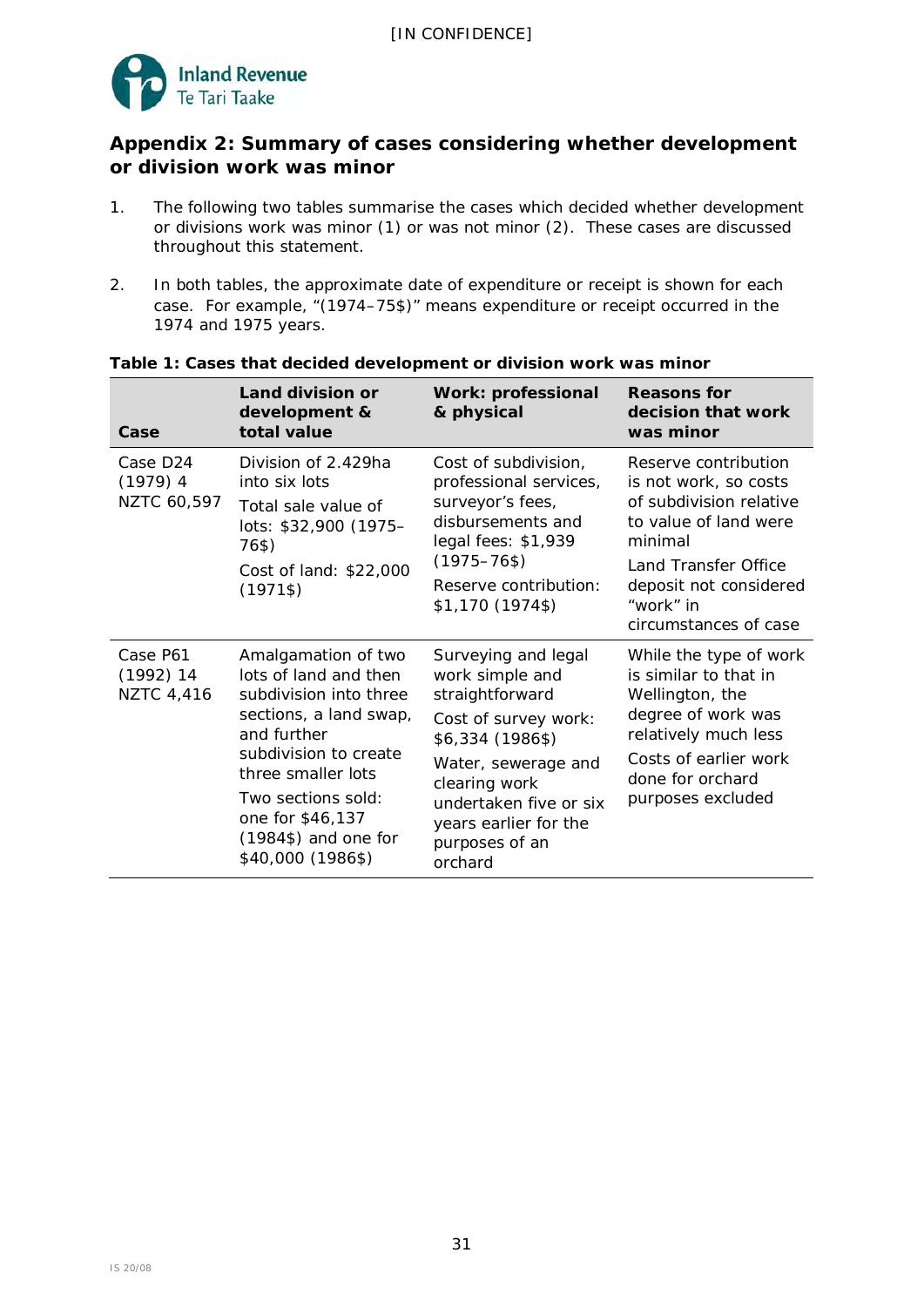

| Case                                                 | Land division or<br>development &<br>total value                                                                                                                                                                                                       | <b>Work: professional</b><br>& physical               | <b>Reasons for</b><br>decision that work<br>was not minor                       |
|------------------------------------------------------|--------------------------------------------------------------------------------------------------------------------------------------------------------------------------------------------------------------------------------------------------------|-------------------------------------------------------|---------------------------------------------------------------------------------|
| Wellington v<br>$CIR(1981)$ 5<br>NZTC 61,101<br>(HC) | Division of land into<br>eight blocks<br>Three blocks<br>amalgamated into one<br>block<br>Block of land later<br>subdivided back into<br>three original blocks,<br>and two blocks<br>subsequently sold<br>Land and buildings<br>cost \$12,000 (1970\$) | Subdivision work cost<br>over \$9,000 (1971-<br>72\$) | Cost of subdivision in<br>relation to cost of land<br>meant it was not<br>minor |